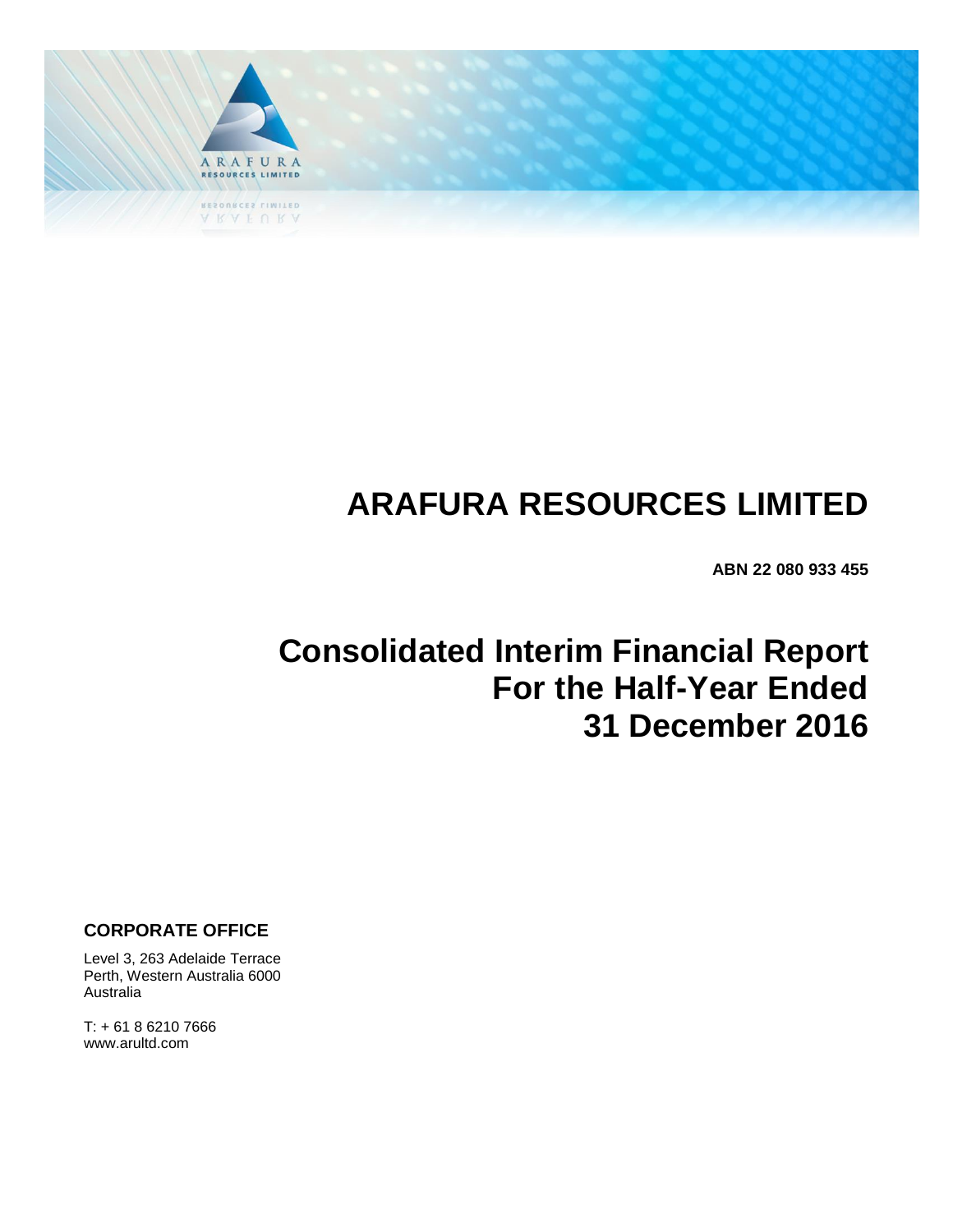# **CONTENTS**

|                                                                                                                          | Page |
|--------------------------------------------------------------------------------------------------------------------------|------|
| Directors' report                                                                                                        | 2    |
| Auditors' independence declaration                                                                                       |      |
| Interim financial report<br>Consolidated statement of profit or loss and other comprehensive<br>$\blacksquare$<br>income | 9    |
| Consolidated statement of financial position<br>۰                                                                        | 10   |
| Consolidated statement of changes in equity<br>$\blacksquare$                                                            | 11   |
| Consolidated statement of cash flows                                                                                     | 12   |
| Notes to the consolidated financial statements<br>٠                                                                      | 13   |
| Directors' declaration<br>$\blacksquare$                                                                                 | 22   |
| Independent auditor's review report to members                                                                           | 23   |

1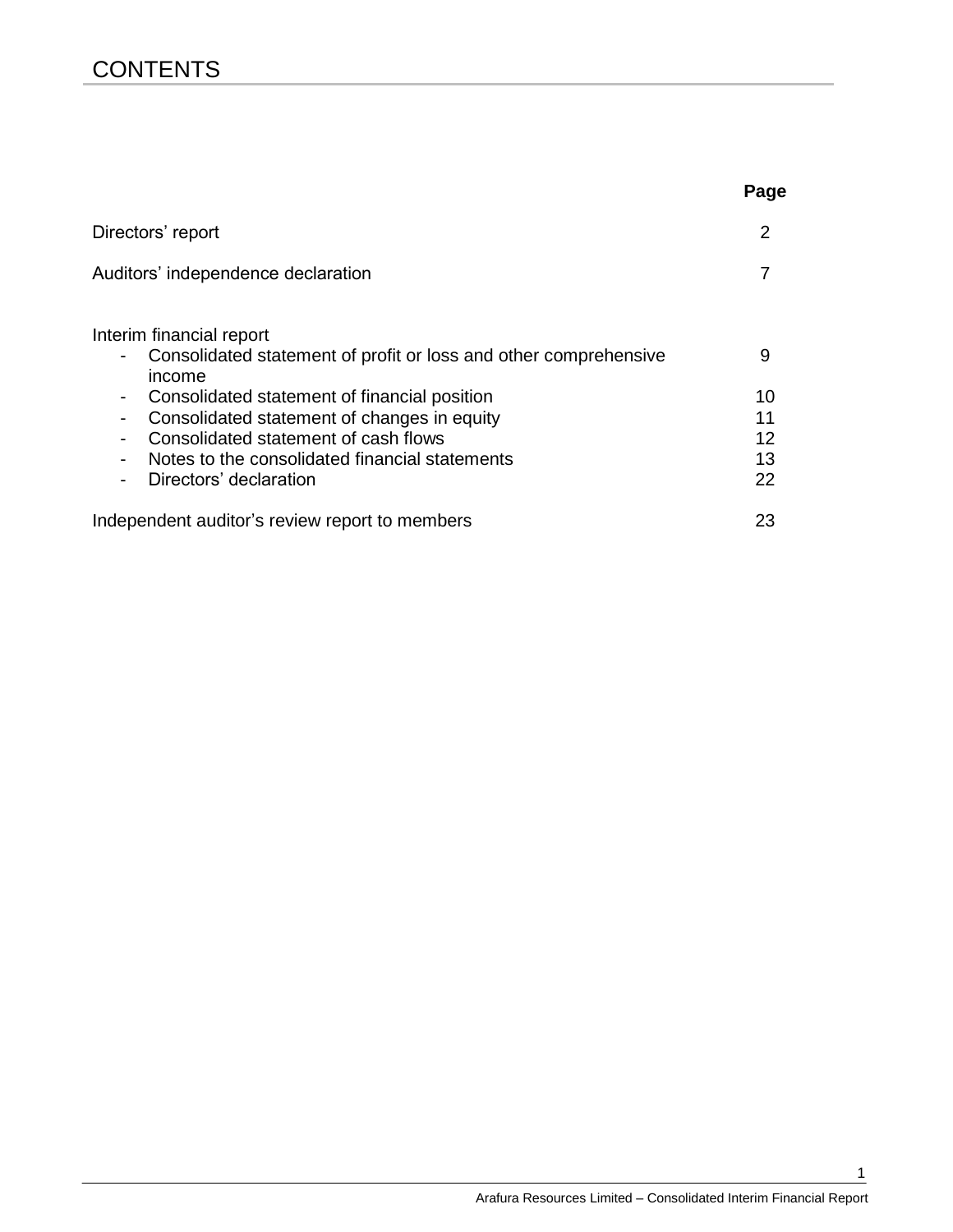Your Directors present their report on the consolidated entity (referred to hereafter as the Group) consisting of Arafura Resources Limited and the entities it controlled at the end of, or during, the half-year ended 31 December 2016.

#### **Directors**

The following persons were Directors of Arafura Resources Limited during the half-year period and up to the date of this report.

I Kowalick C Tonkin T Grose C Ding\* Z Quansheng\* G Lockyer

\*Mr Ding retired as a Non-Executive Director of the Company at Arafura's Annual General Meeting held on 18 November 2016. At the same meeting, Mr Quansheng was appointed by shareholders to replace Mr Ding as Non-Executive Director.

#### **Review of operations**

The net loss for the 2016 half year was (\$1,274,084). Excluding non-core operational items such as the research and development ("R&D") tax incentive rebate and impairment charges, the Company's loss has improved to (\$2,116,432) from an adjusted December 2015 net loss of (\$2,201,975). The improvement in the comparative net loss is also reflected in the Statement of Cashflows showing a continued net improvement in cash payments to suppliers and employees of \$372,682 over the comparative periods.

During the half year Arafura received a tax rebate of \$1.8 million for eligible R&D expenditure incurred in the development of its 100 per cent-owned Nolans Neodymium-Praseodymium ("NdPr") project in the Northern Territory. The ongoing support by the Australian Government in the form of the R&D Tax Incentive program brings the total cash receipts for the Company from the rebate incentive scheme to \$35.2 million.

Arafura's compounding tax incentives, remaining cash reserves and refined cash expenditure model have allowed the Company to remain focused on advancing the Nolans project along the path to development, in particular, relating to environmental and project related expenditure. During the six-month period ending 31 December 2016, focus has been on the following areas: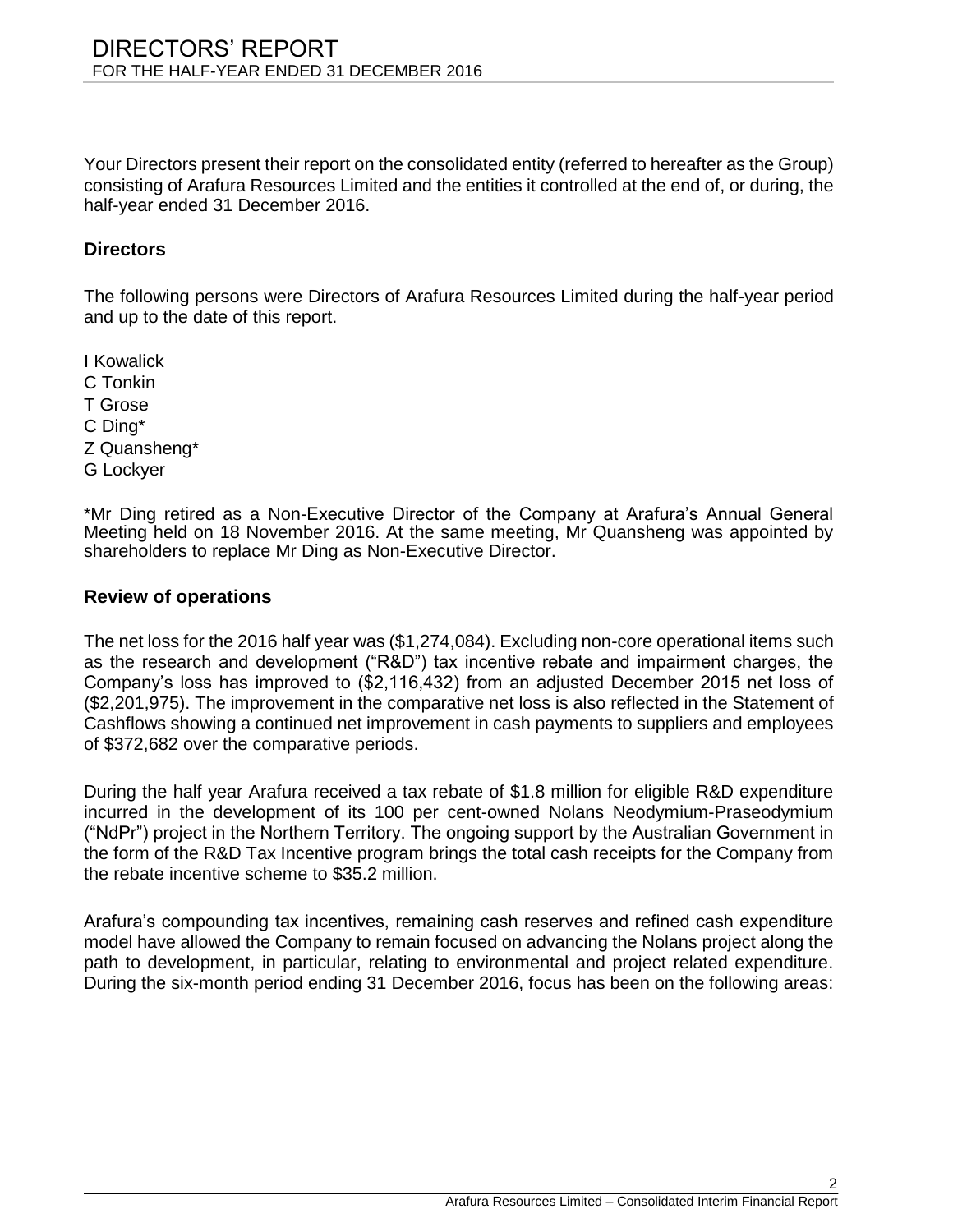#### **Beneficiation Pilot Scale Program**

The Company's beneficiation piloting program was completed in December at ALS Metallurgy's Balcatta facility in Perth. The program consisted of 4 days' continuous operation of four stages of rougher flotation fed at a rate of 150 kilograms of milled material (25% solids) per hour. The aim of the beneficiation pilot operation was to selectively reject gangue minerals and recover rare earths ("REs") and phosphate to produce a high phosphate concentrate ("HPC") containing valuable REs, especially NdPr.

The operation of the pilot program provided data to assess the processing performance of the flotation circuit, being the major unit operation of the beneficiation plant, and to obtain data for the engineering definition study and final feasibility. The program has resulted in the production of approximately 5 tonnes of HPC from approximately 14 tonnes of phosphate-rich feed to be used in the piloting of the phosphoric acid pre-leach circuit.

The program was completed using material collected from the 2010 wide-diameter drilling campaign that is representative of the first ten years of the mine schedule at the planned nameplate production of 14,000 tonnes of total RE oxide ("TREO") per annum. The operation of the beneficiation pilot program included the collection of data for radionuclide deportment and chemistry, and slurry samples have also been provided to selected vendors to assist with further tests for thickeners and filtration.

The Company engaged an independent engineering consultant to review the processing conditions and operation of the beneficiation pilot to validate and define the program's performance and operating data for the purposes of detailed engineering. Excellent results were obtained from this program – please refer to the announcement dated 6 February 2017.

## **Regulatory Approvals – Environmental Impact Statement Studies**

During the period, the Company worked through its responses to adequately address the matters raised in the public review phase of the Environmental Impact Statement ("EIS") assessment process and after the 31 December 2016 period has lodged the Supplement to the EIS with the Northern Territory Environment Protection Authority. The key theme that emerged from the EIS public review was ground and surface water, but other areas such as radiation and biodiversity also attracted the attention of respondents.

Please refer to the announcement dated 20 February 2017 for further information about the work leading up to this key milestone.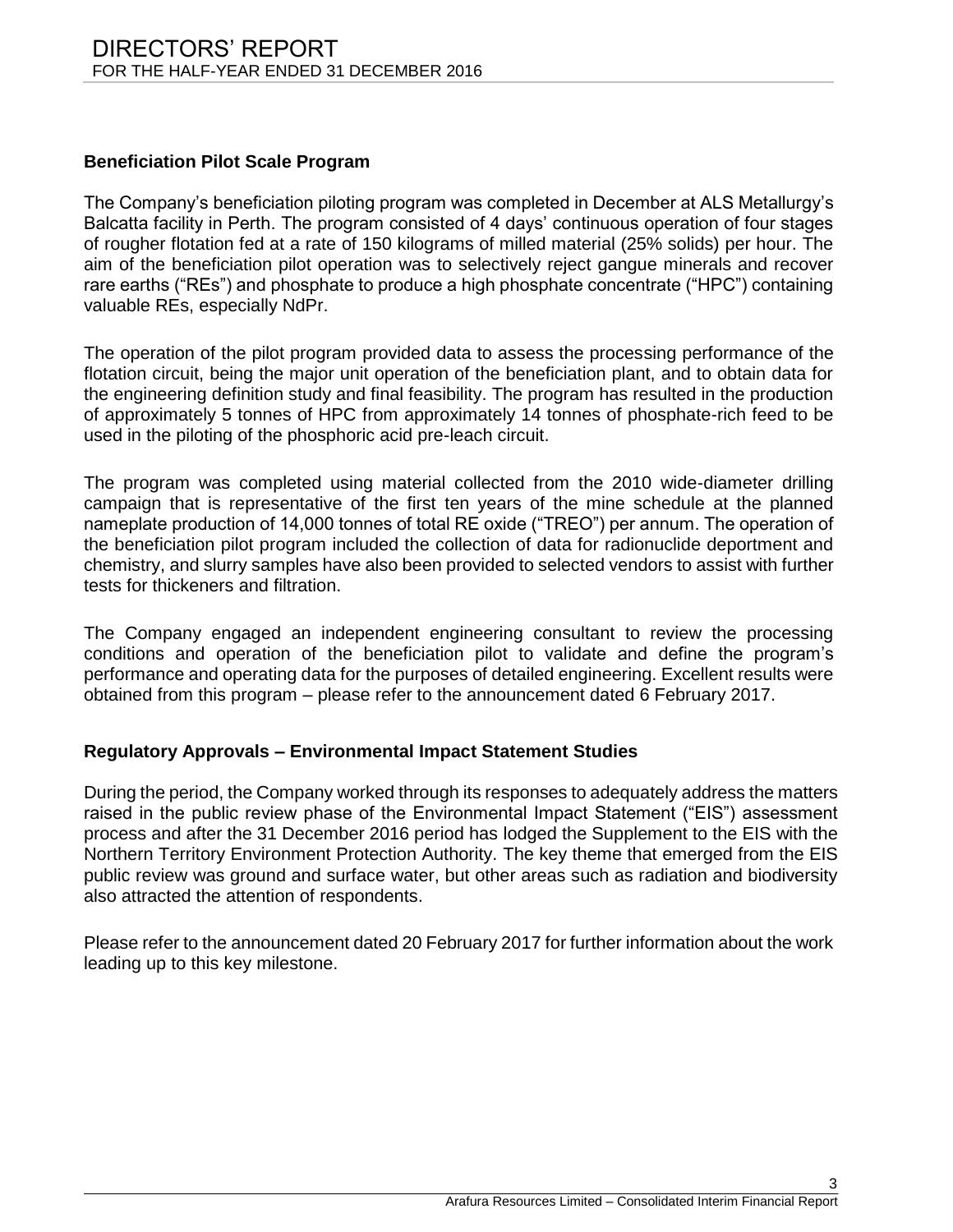#### **Nolans Project Awarded Major Project Status**

During the half year Arafura announced that the Nolans project had attained Major Project Facilitation ("MPF") status with the Australian Government.

The MPF program is managed through the Department of Infrastructure and Regional Development. It provides Nolans with a tailored facilitation service to support a timely and efficient approvals process, including coordination of all relevant Australian and Northern Territory government processes so that they occur, as far as practicable, simultaneously and without delay.

As evidenced above, Arafura has positioned itself well with state, federal and other regulatory bodies. When coupled with its successful optimisation programs and continued advancement of the project, the Company is setting itself up to take advantage of the forecasted Neodymium supply deficit that looms in the near future.

## **Tenements**

#### **AILERON – REYNOLDS (Rare Earths)**

The Northern Territory Department of Primary Industry and Resources ("DPIR") offered, and the Company accepted, the grant of exploration licences ("ELs") 31224 and 31284 in the half year. The offer and grant for these ELs along with ELs 31095, 31096 and 31097 form part of the Company's ongoing strategic review of its exploration activities, targeting areas within its Aileron-Reynolds project it considers to be prospective for REs.

#### **JERVOIS (Base and Precious Metals; Iron-Vanadium)**

Rox Resources Ltd (ASX: RXL, or "Rox") holds a 51 per cent interest in the base and precious metal rights on EL 29701, and has elected to earn 70 per cent by spending an additional \$1 million on the tenement. Rox and the Company recently agreed a 12-month extension, to December 2017, for this earn in expenditure target.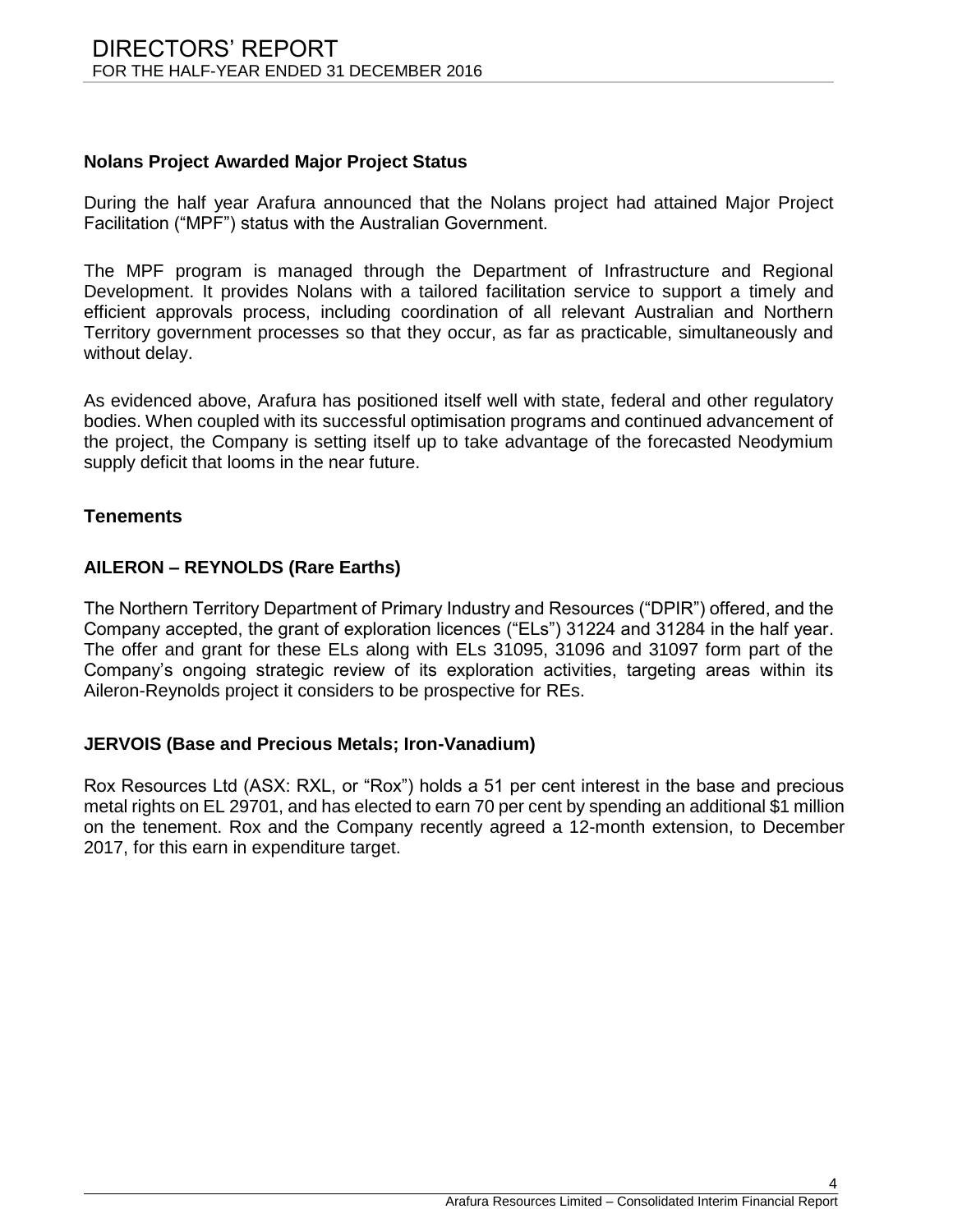# **Segment Information**

A summary of consolidated expenditures, revenues and results for the half-year by significant segments is set out below:

|                       |                | <b>Segment expenditures</b> | <b>Segment revenues</b> |                | <b>Capitalised</b>               |             |                | <b>Segment results</b> |  |
|-----------------------|----------------|-----------------------------|-------------------------|----------------|----------------------------------|-------------|----------------|------------------------|--|
|                       | 31 Dec<br>2016 | 31 Dec<br>2015              | 31 Dec<br>2016          | 31 Dec<br>2015 | 31 Dec<br>31 Dec<br>2016<br>2015 |             | 31 Dec<br>2016 | <b>31 Dec</b><br>2015  |  |
|                       | \$             | \$                          | จ                       | ⊅              | \$                               | \$          | Ð              | \$                     |  |
|                       |                |                             |                         |                |                                  |             |                |                        |  |
| Project<br>evaluation | (356, 711)     | (29, 335, 531)              |                         | ۰.             | (356,711)                        | (1,621,677) | ۰.             | (27, 713, 854)         |  |
| <b>Exploration</b>    | (195, 658)     | (248, 291)                  |                         | ۰              | (195,658)                        | (230, 166)  | -              | (18, 125)              |  |
| <b>Unallocated</b>    | (2,211,463)    | (2,353,187)                 | 847,253                 | 950.727        |                                  | ۰.          | (1,364,210)    | (1,402,460)            |  |
| Total(s)              | (2,763,832)    | (31,937,009)                | 847,253                 | 950,727        | (552, 369)                       | (1,851,843) | (1,364,210)    | (29, 134, 439)         |  |

Segment results are adjusted earnings/(losses) before interest, tax, depreciation, share option expense gains/(losses) on disposals of assets and exchange rate gains/(losses). For reconciliation to loss before income tax refer to note 2.

# **(a) Project evaluation**

Expenditure incurred in this segment was primarily focussed on ongoing engineering analysis and beneficiation testwork and piloting to refine and confirm the Nolans project's flowsheet which precedes definition engineering, as well as environmental work programs with the aim of completing the supplement to the Nolans Environmental Impact Statement, which has subsequently been lodged after the 31 December 2016 cut off.

## **(b) Exploration**

Expenditure incurred in this segment was primarily used to maintain tenements. There has been a reduction on in-ground exploration due to a number of tenements being farmed out or sold as Arafura maintains its primary focus on progressing the Nolans project.

## **(c) Unallocated**

Expenditure incurred was for corporate costs including legal, compliance, sales and marketing, business development, finance and commercial costs. The Company continues to save money in these areas without hindering the benefits to which these corporate costs contribute to the overall operation and value of the Company.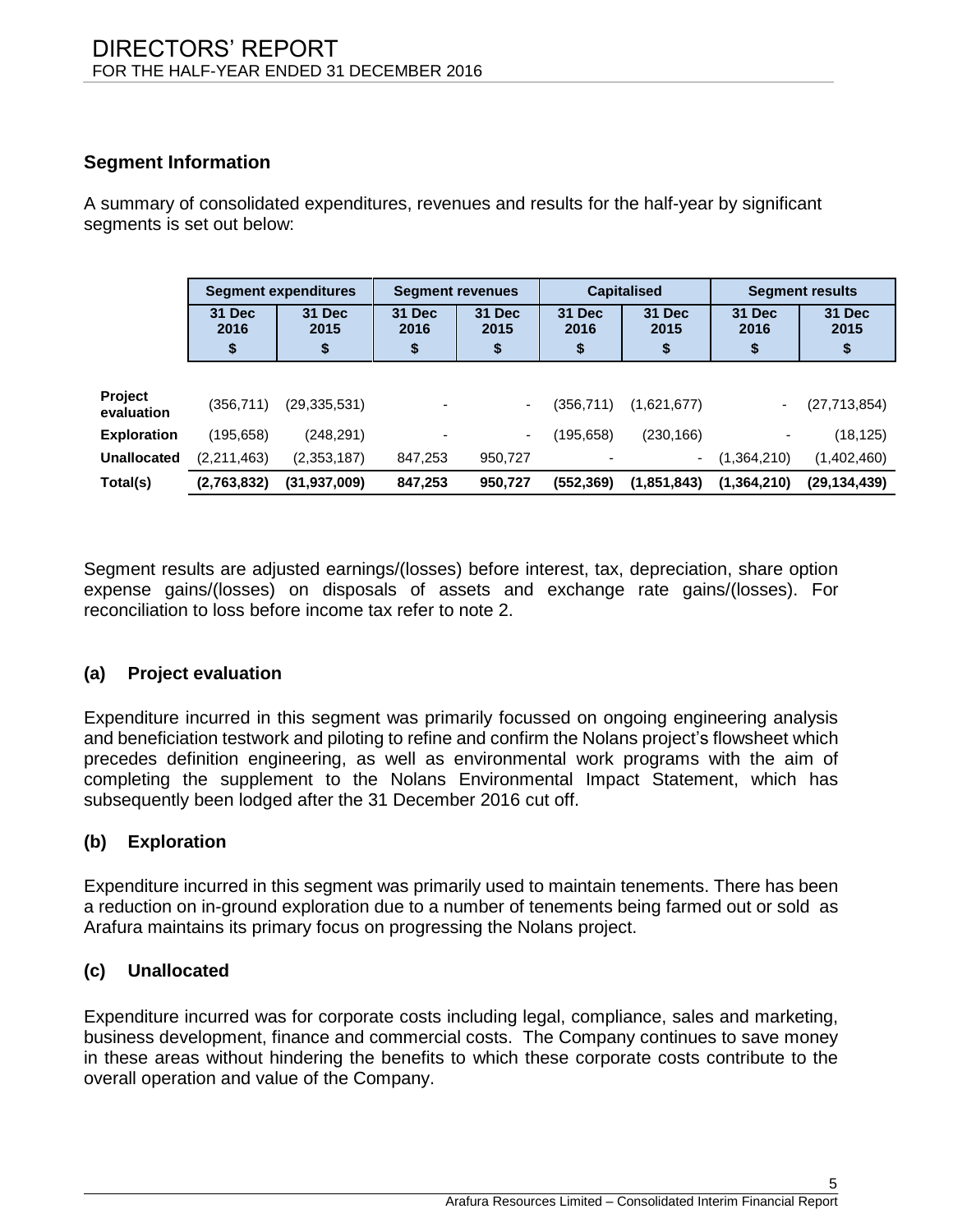#### **Events occurring after the Reporting Date**

On the 20th of February 2017, the Company announced it had received \$3.6m in commitments from sophisticated and institutional investors from international and domestic markets such as North America and Hong Kong. A Share Purchase Plan has also been offered to existing shareholders (refer to ARU announcement on 27/02/17) with the aim to raise up to \$2.5m in additional funds that will allow Arafura to advance its piloting programs that when complete will lead to detailed definition engineering, being the final engineering stage before a commercialisation decision can be made.

There have been no other subsequent matters after the reporting date.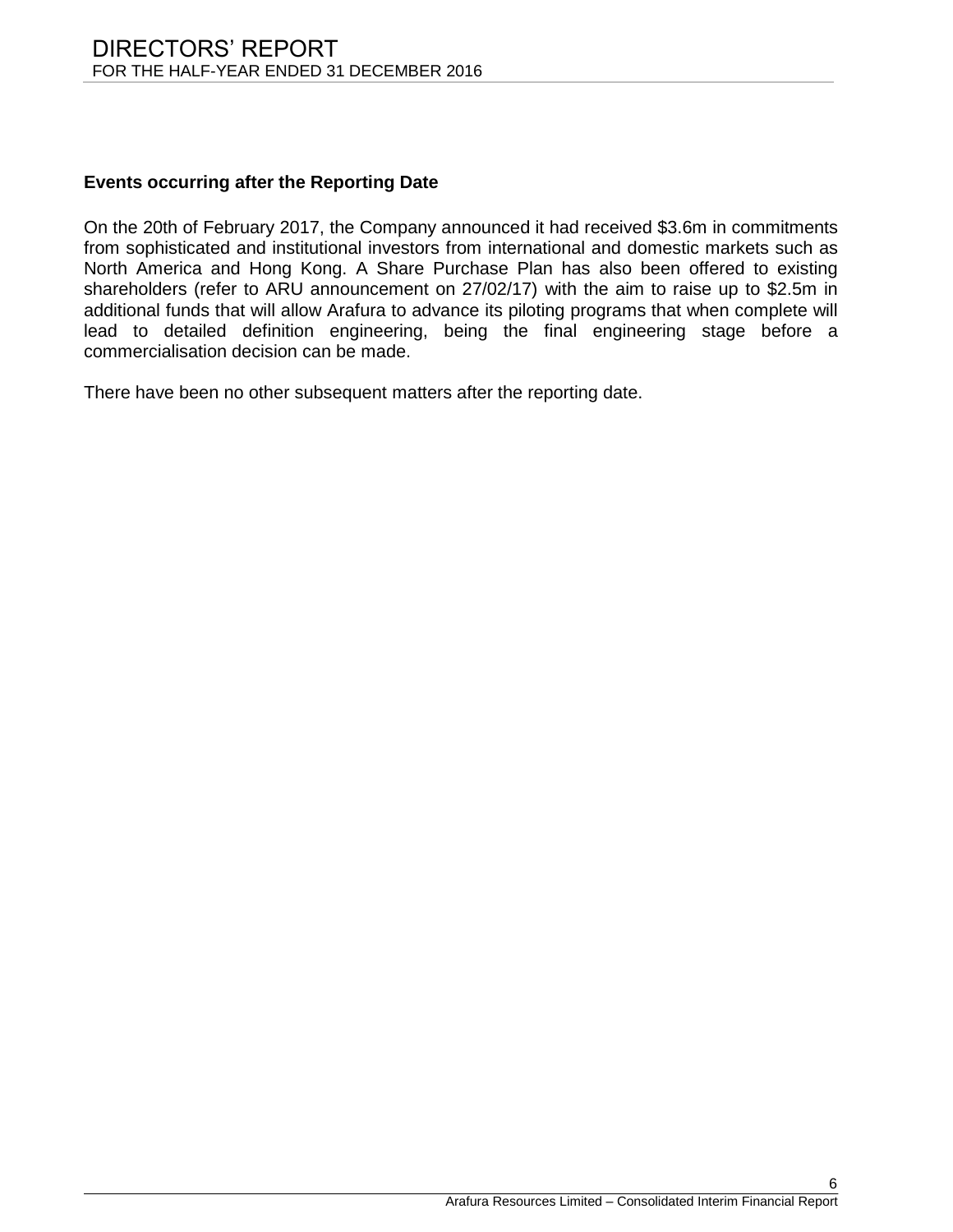# AUDITORS' INDEPENDENCE DECLARATION FOR THE HALF-YEAR ENDED 31 DECEMBER 2016

#### **Auditors' independence declaration**

A copy of the auditors' independence declaration as required under section 307C of the Corporations Act 2001 is set out on page 8.

Signed in accordance with a resolution of the Directors.

Jocky -.

**Gavin Lockyer** CEO & Managing Director

Perth 15 March 2017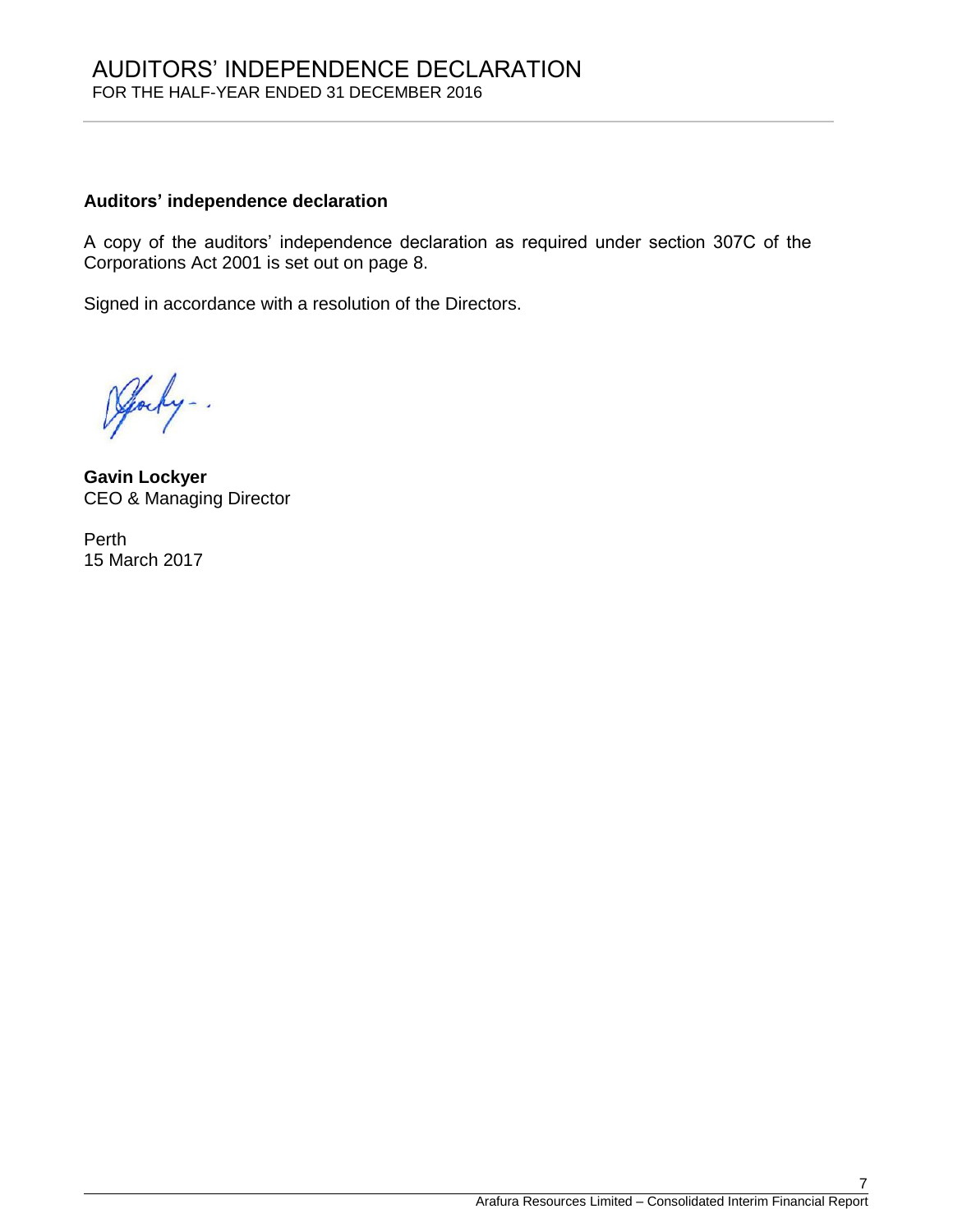

38 Station Street Subiaco, WA 6008 PO Box 700 West Perth WA 6872 Australia

#### **DECLARATION OF INDEPENDENCE BY JARRAD PRUE TO THE DIRECTORS OF ARAFURA RESOURCES LIMITED**

As lead auditor for the review of Arafura Resources Limited for the half-year ended 31 December 2016, I declare that to the best of my knowledge and belief, there have been:

- No contraventions of the auditor independence requirements of the *Corporations Act 2001* in relation to the review; and
- No contraventions of any applicable code of professional conduct in relation to the review.

This declaration is in respect of Arafura Resources Limited and the entities it controlled during the period.

Strue

**Jarrad Prue Director**

**BDO Audit (WA) Pty Ltd** Perth, 15 March 2017

BDO Audit (WA) Pty Ltd ABN 79 112 284 787 is a member of a national association of independent entities which are all members of BDO Australia Ltd ABN 77 050 110 275, an Australian company limited by guarantee. BDO Audit (WA) Pty Ltd and BDO Australia Ltd are members of BDO International Ltd, a UK company limited<br>by guarantee, and form part of the international BDO netwo Legislation, other than for the acts or omissions of financial services licensees.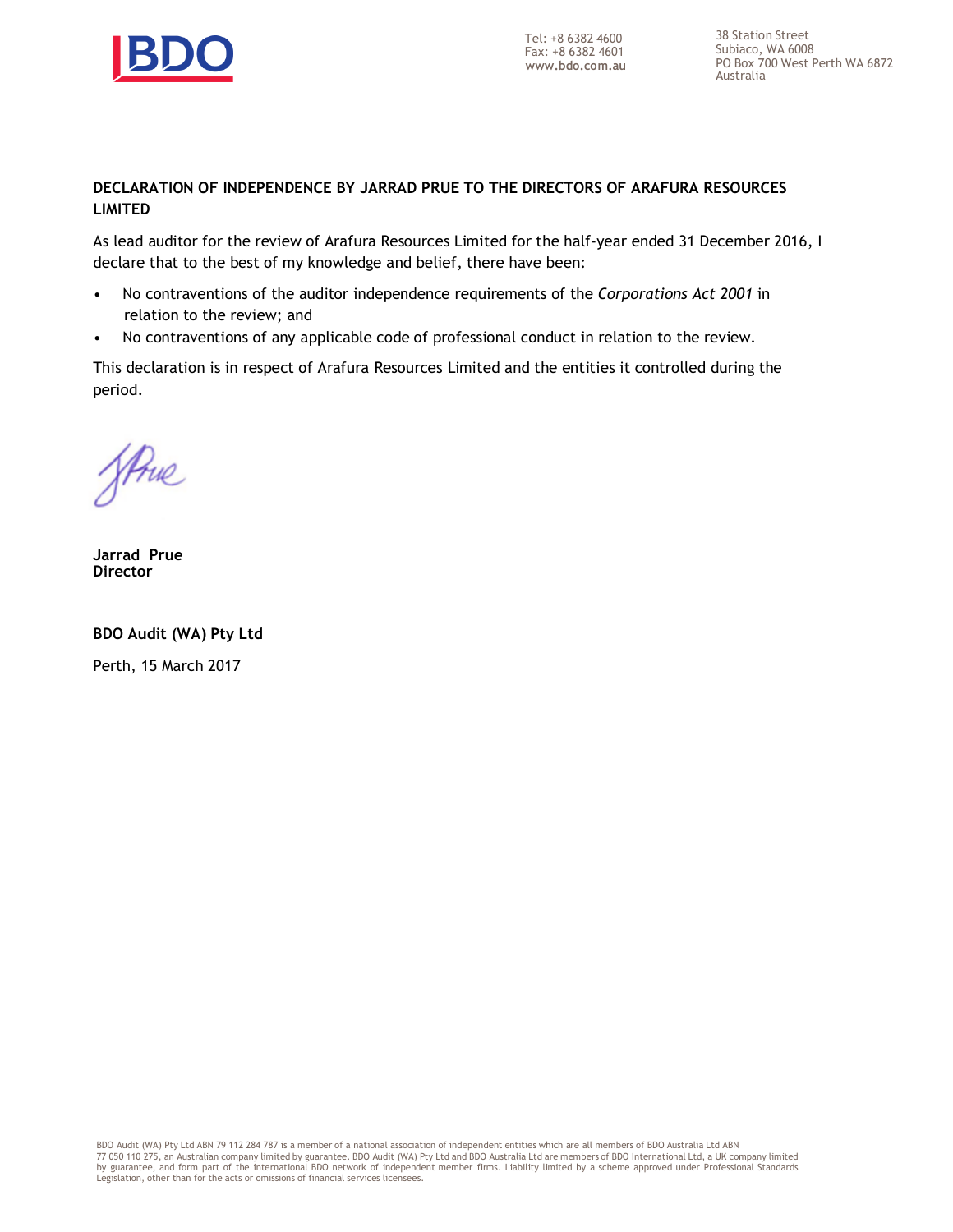# CONSOLIDATED STATEMENT OF PROFIT OR LOSS AND OTHER COMPREHENSIVE INCOME

FOR THE HALF-YEAR ENDED 31 DECEMBER 2016

|                                                                                                              |              | <b>Consolidated Entity Half Year</b> |                |
|--------------------------------------------------------------------------------------------------------------|--------------|--------------------------------------|----------------|
|                                                                                                              |              | 31-Dec-16                            | 31-Dec-15      |
|                                                                                                              | <b>Notes</b> | \$                                   | \$             |
|                                                                                                              |              |                                      |                |
| Revenue from continuing operations                                                                           | 3            | 132,954                              | 186,858        |
| Non-capitalised portion of R&D tax incentive rebate                                                          | 3            | 847,253                              | 950,727        |
| Other income                                                                                                 | 3            | 366                                  | 13,343         |
| Employee benefits expense                                                                                    | 4            | (1, 144, 201)                        | (1,396,420)    |
| Other expenses                                                                                               | 4            | (1,078,795)                          | (974,000)      |
| Depreciation and amortisation                                                                                | 4            | (23, 982)                            | (28, 346)      |
| Finance costs                                                                                                | 4            | (2,774)                              | (3, 410)       |
| Impairment of assets                                                                                         | 4            | (4,905)                              | (27, 731, 979) |
| Loss before income tax                                                                                       |              | (1, 274, 084)                        | (28, 983, 227) |
| Income tax benefit                                                                                           |              |                                      |                |
| Net (Loss) after income tax for the half year                                                                |              | (1,274,084)                          | (28, 983, 227) |
|                                                                                                              |              |                                      |                |
| Total<br>comprehensive (loss)<br>for the half<br>year<br>attributable to owners of Arafura Resources Limited |              |                                      |                |
|                                                                                                              |              | (1, 274, 084)                        | (28, 983, 227) |
|                                                                                                              |              |                                      |                |
|                                                                                                              |              | <b>Cents</b>                         | <b>Cents</b>   |
| Loss per share attributable to owners of Arafura<br><b>Resources Limited</b>                                 |              |                                      |                |
| Basic loss per share                                                                                         |              | (0.3)                                | (6.6)          |
| Diluted loss per share                                                                                       |              | (0.3)                                | (6.6)          |

The above consolidated statement of profit or loss and other comprehensive income should be read in conjunction with the accompanying notes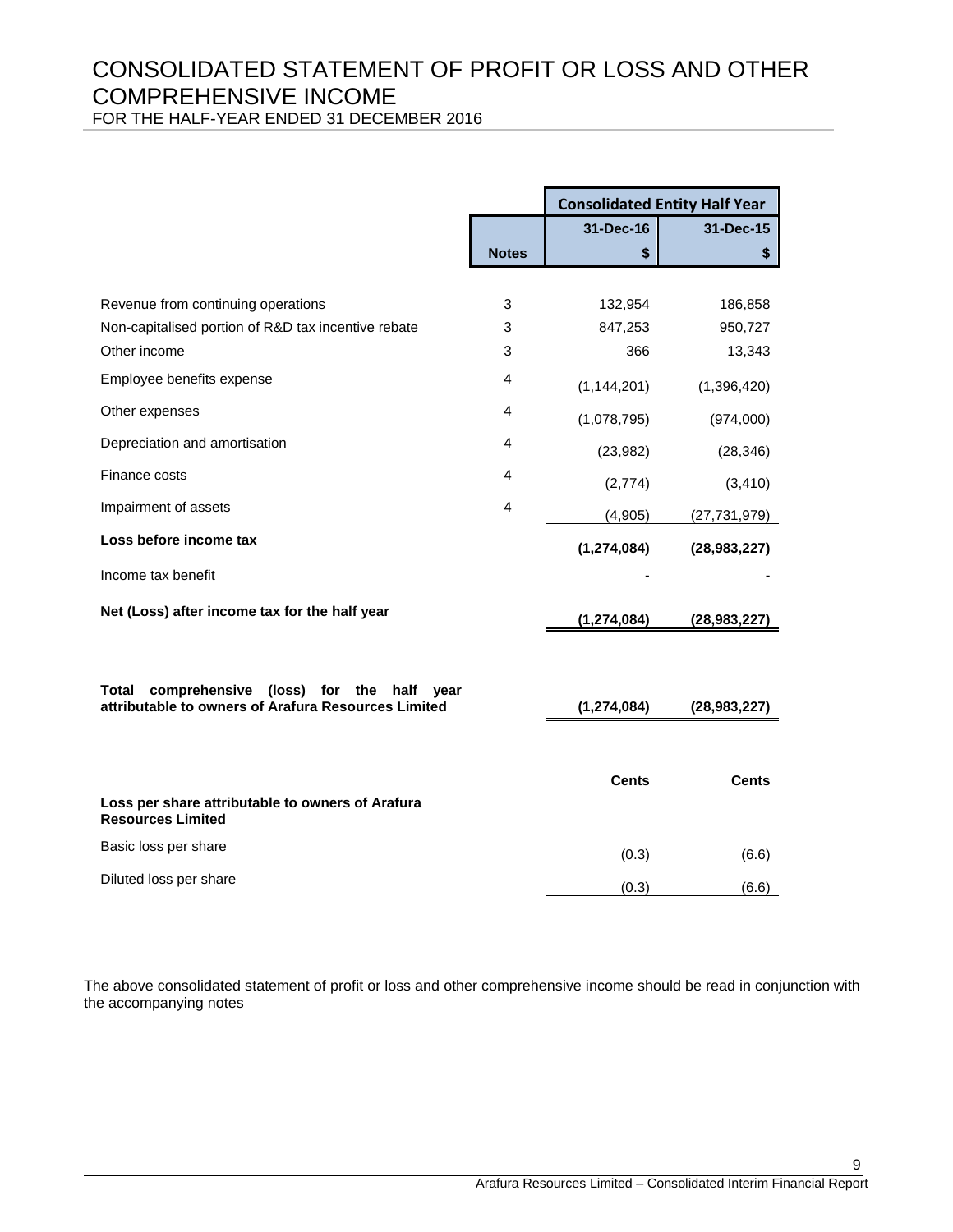|                                                        |              | <b>Consolidated Entity Half Year</b> |                 |
|--------------------------------------------------------|--------------|--------------------------------------|-----------------|
|                                                        |              | 31-Dec-16<br>30-Jun-16               |                 |
|                                                        | <b>Notes</b> | \$                                   | \$              |
| <b>CURRENT ASSETS</b>                                  |              |                                      |                 |
| Cash and cash equivalents                              |              | 9,796,428                            | 11,543,001      |
| Trade and other receivables                            |              | 249,981                              | 481,353         |
| <b>Total Current Assets</b>                            |              | 10,046,409                           | 12,024,354      |
| <b>NON-CURRENT ASSETS</b>                              |              |                                      |                 |
| Property, plant and equipment                          |              | 143,165                              | 130,248         |
| Deferred exploration, evaluation and development costs | 5            | 87,855,898                           | 87,308,434      |
| Other assets                                           |              | 254,046                              | 254,044         |
| <b>Total Non-Current Assets</b>                        |              | 88,253,109                           | 87,692,726      |
|                                                        |              |                                      |                 |
| <b>TOTAL ASSETS</b>                                    |              | 98,299,518                           | 99,717,080      |
| <b>CURRENT LIABILITIES</b>                             |              |                                      |                 |
| Trade and other payables                               |              | 537,345                              | 486,048         |
| Provisions                                             | 6            | 227,788                              | 460,678         |
| <b>Total Current Liabilities</b>                       |              | 765,133                              | 946,726         |
|                                                        |              |                                      |                 |
| <b>NON-CURRENT LIABILITIES</b>                         |              |                                      |                 |
| Provisions                                             | 6            | 302,709                              | 276,127         |
| <b>Total Non-Current Liabilities</b>                   |              | 302,709                              | 276,127         |
| <b>TOTAL LIABILITIES</b>                               |              | 1,067,842                            | 1,222,853       |
|                                                        |              |                                      |                 |
| <b>NET ASSETS</b>                                      |              | 97,231,676                           | 98,494,227      |
| <b>EQUITY</b>                                          |              |                                      |                 |
| Contributed equity                                     | 7            | 194,128,196                          | 194,128,196     |
| Reserves                                               |              | 11,640,883                           | 11,629,350      |
| <b>Accumulated losses</b>                              |              | (108, 537, 403)                      | (107, 263, 319) |
| <b>TOTAL EQUITY</b>                                    |              | 97,231,676                           | 98,494,227      |

The above consolidated statement of financial position should be read in conjunction with the accompanying notes.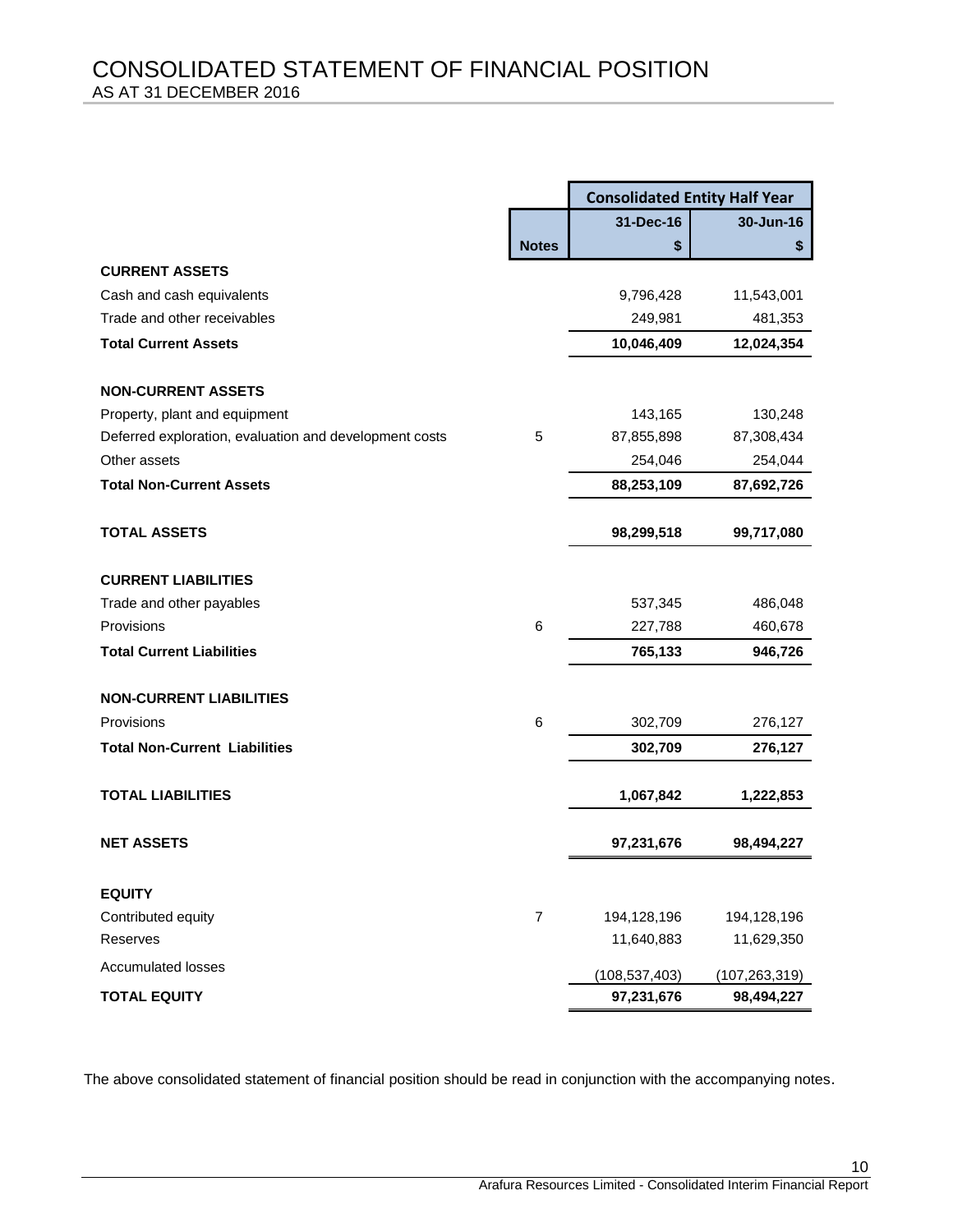# CONSOLIDATED STATEMENT OF CHANGES IN EQUITY FOR THE HALF-YEAR ENDED 31 DECEMBER 2016

|                                                         |                | <b>Contributed</b><br>equity | <b>Equity</b><br>reserve | <b>Accumulated</b><br><b>losses</b> | <b>Total equity</b> |
|---------------------------------------------------------|----------------|------------------------------|--------------------------|-------------------------------------|---------------------|
| <b>Consolidated</b>                                     | <b>Notes</b>   | \$                           | \$                       | \$                                  | \$                  |
|                                                         |                |                              |                          |                                     |                     |
| Balance at 1 July 2015                                  |                | 194,128,196                  | 11,595,349               | (75, 338, 383)                      | 130,385,162         |
| <b>Total Comprehensive Loss for the Half</b><br>Year    |                |                              |                          |                                     |                     |
| Loss for the half year                                  |                |                              |                          | (28, 983, 227)                      | (28, 983, 227)      |
| <b>Total Comprehensive Loss for the Half</b><br>Year    |                |                              |                          | (28, 983, 227)                      | (28, 983, 227)      |
| Transactions with owners in their capacity<br>as owners |                |                              |                          |                                     |                     |
| Cost of Share Based Options                             |                |                              | 17,233                   |                                     | 17,233              |
| Balance at 31 Dec 2015                                  |                | 194,128,196                  | 11,612,582               | (104, 321, 610)                     | 101,419,168         |
| Balance at 1 July 2016                                  |                | 194,128,196                  | 11,629,350               | (107, 263, 319)                     | 98,494,227          |
| <b>Total Comprehensive Loss for the Half</b><br>Year    |                |                              |                          |                                     |                     |
| Loss for the half year                                  |                |                              |                          | (1, 274, 084)                       | (1, 274, 084)       |
| <b>Total Comprehensive Loss for the Half</b><br>Year    |                |                              |                          | (1, 274, 084)                       | (1, 274, 084)       |
| Transactions with owners in their capacity<br>as owners |                |                              |                          |                                     |                     |
| Cost of Share Based Options                             |                |                              | 11,533                   |                                     | 11,533              |
| Balance at 31 Dec 2016                                  | $\overline{7}$ | 194,128,196                  | 11,640,883               | (108, 537, 403)                     | 97,231,676          |

The above consolidated statement of changes in equity should be read in conjunction with the accompanying notes.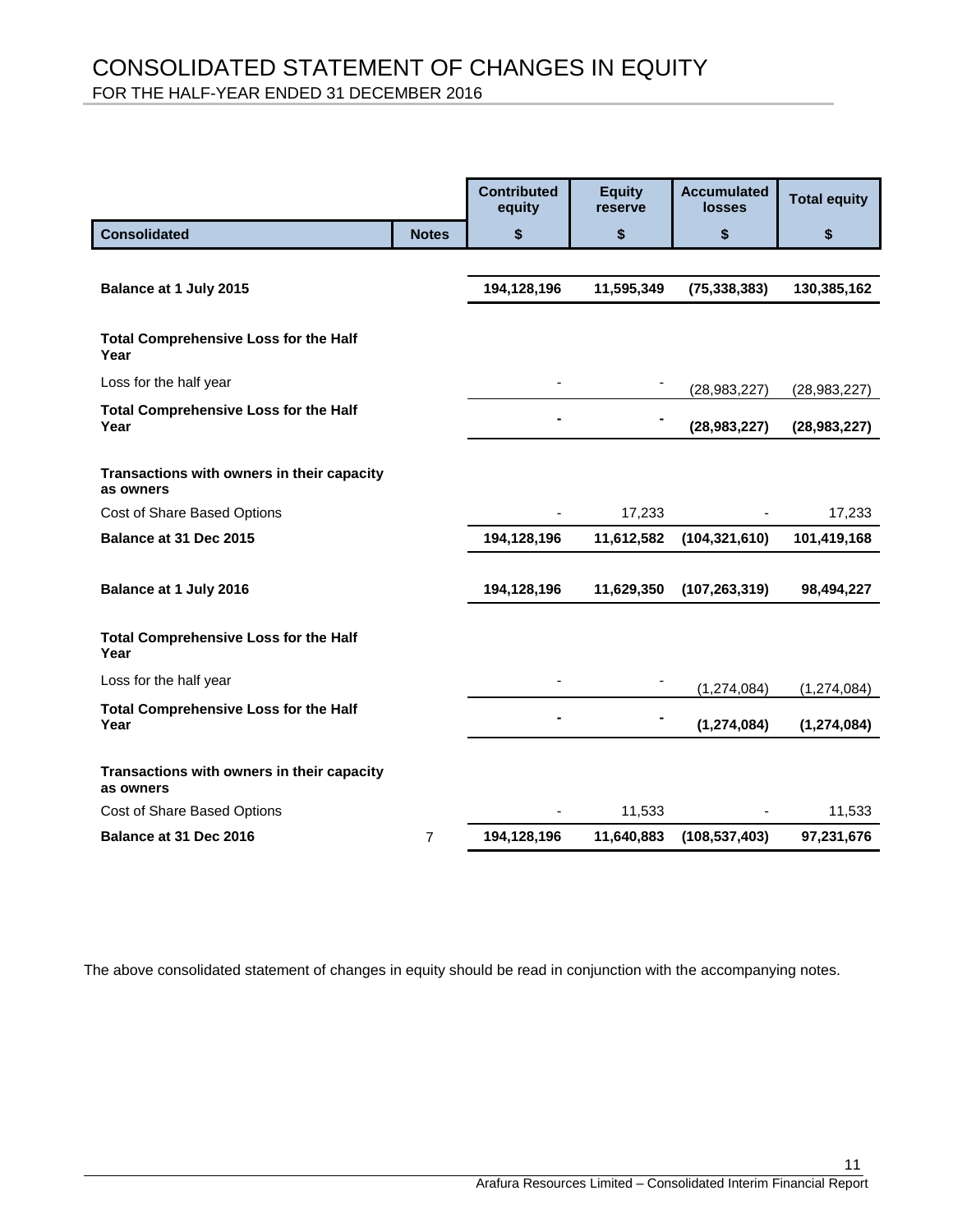# CONSOLIDATED STATEMENT OF CASH FLOWS FOR THE HALF-YEAR ENDED 31 DECEMBER 2016

|                                                               |              | <b>Consolidated Entity Half Year</b> |             |
|---------------------------------------------------------------|--------------|--------------------------------------|-------------|
|                                                               |              | 31-Dec-16                            | 31-Dec-15   |
|                                                               | <b>Notes</b> | \$                                   | \$          |
|                                                               |              |                                      |             |
| Cash flows from operating activities                          |              |                                      |             |
| Payments to suppliers and employees                           |              | (2,296,978)                          | (2,669,660) |
| Interest received                                             |              | 147,267                              | 200,949     |
| R&D Incentive rebate - non capitalised portion                |              | 847,253                              | 892,056     |
| Interest paid                                                 |              | (2,774)                              | (3, 410)    |
| Net cash (outflow) from operating activities                  |              | (1, 305, 232)                        | (1,580,065) |
|                                                               |              |                                      |             |
| Cash flows from investing activities                          |              |                                      |             |
| Payment for property, plant and equipment                     |              | (36,902)                             |             |
| Payments for exploration and evaluation                       |              | (1,610,565)                          | (2,372,784) |
| R&D Incentive rebate - capitalised portion                    |              | 905,760                              | 2,100,394   |
| Proceeds from sale of tenements                               |              | 300,000                              |             |
| Other                                                         |              |                                      | (51, 299)   |
| Net cash (outflow) from investing activities                  |              | (441, 707)                           | (323, 689)  |
|                                                               |              |                                      |             |
| No cash flows from financing activities                       |              |                                      |             |
| Net increase/(decrease) in cash and cash equivalents          |              | (1,746,939)                          | (1,903,754) |
| Cash at the beginning of the financial year                   |              | 11,543,001                           | 16,615,482  |
| Effects of exchange rate changes on cash and cash equivalents |              | 366                                  | 13,343      |
| Cash and cash equivalents at the end of the financial year    |              | 9,796,428                            | 14,725,071  |

The above consolidated statement of cash flows should be read in conjunction with the accompanying notes.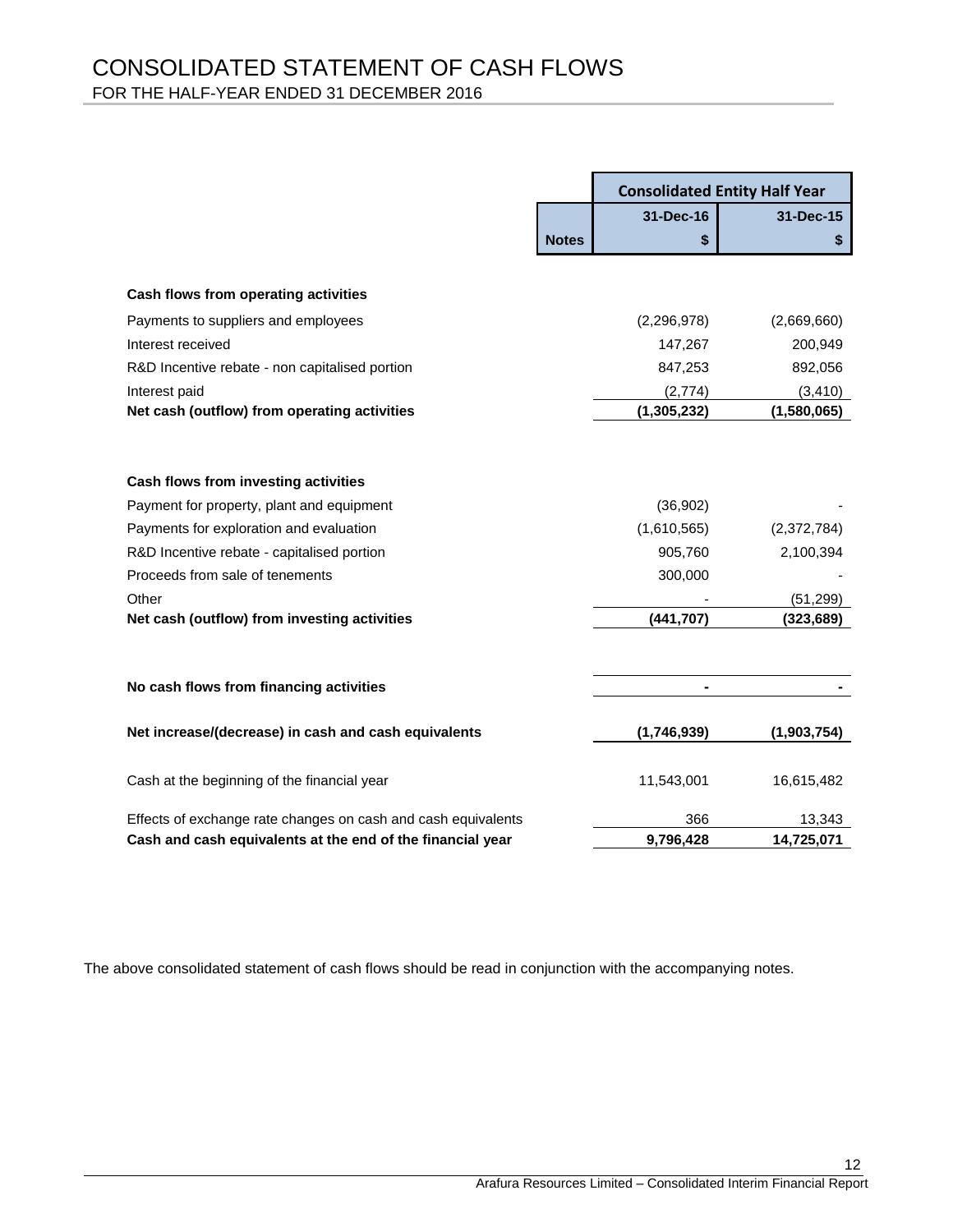#### **Note 1: Basis of Preparation of Half-Year Report**

#### **(a) Basis of preparation**

This general purpose financial report for the interim half-year reporting period ended 31 December 2016 has been prepared in accordance with Accounting Standard AASB 134 Interim Financial Reporting and the Corporations Act 2001.

This interim financial report does not include all the notes of the type normally included in an annual financial report. Accordingly, this report is to be read in conjunction with the annual report for the year ended 30 June 2016 and any public announcements made by Arafura Resources Limited during the interim reporting period in accordance with the continuous disclosure requirements of the Corporations Act 2001.

#### **New and amended standards adopted by the entity**

A number of new or amended standards became applicable for the current reporting period, however, the Group did not have to change its accounting policies or make retrospective adjustments as a result of adopting these standards. There may be some changes to the disclosures in the 30 June 2017 annual report as a consequence of these amendments.

#### **Impact of standards issued but not yet applied by the entity**

There were no new standards issued since 30 June 2016 that have been applied by Arafura Resources Limited. The 30 June 2016 annual report disclosed that Arafura Resources anticipated no material impacts (amounts recognised and/or disclosed) arising from initial application of those standards issued but not yet applied at that date, and this remains the assessment as at 31 December 2016.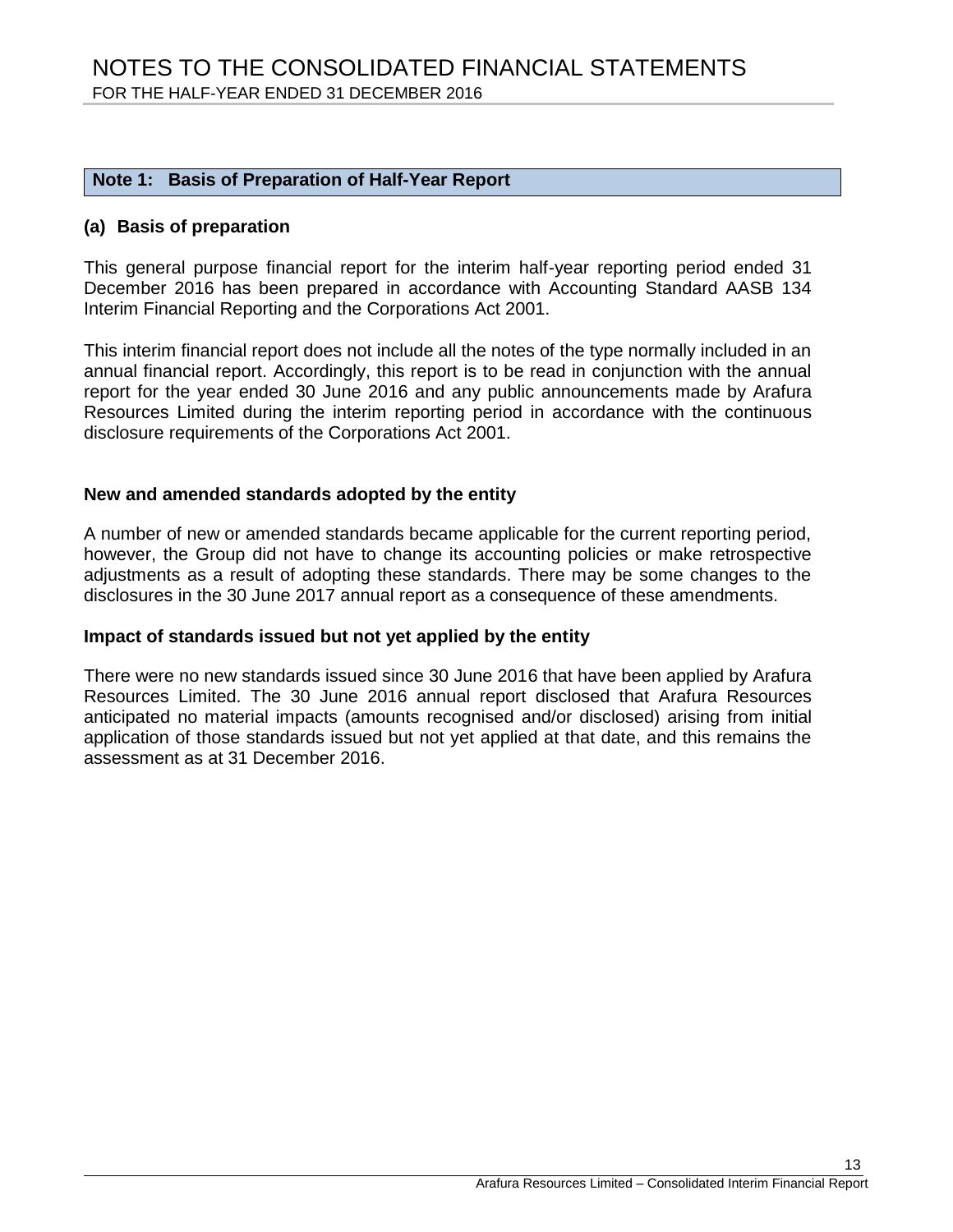#### **Note 2: Segment Information**

AASB 8 requires a management approach under which segment information is presented on the same basis as that used for internal reporting purposes.

#### **(a) Description of segments**

For management purposes, the Group is organised into business units based on the critical activities to the group and most significant areas of expenditure. The operating segments are as follows:

- (i) Project evaluation segment
- (ii) Exploration segment

Management monitors the expenditure levels of the segments against critical performance evaluations for the purpose of making decisions about resources allocation and performance assessment. Performance assessment is measured consistently with predetermined and static key performance indicators.

From a current geographical perspective the two reportable business segments operate in Australia. Should transfer pricing between operating segments occur, this would be on an arm's length manner as with transactions with third parties.

Operating segments are now reported in a manner that is consistent with the internal reporting provided to the chief operating decision maker.

## **(b) Segment information provided to the Arafura Board**

Management has determined, based on strategic management reports on each segment reviewed by the Arafura Board, that the Group assesses the performance of operating segments based on a measure of adjusted EBITDA. As such this measurement excludes the effects of certain expenditure from operating segments as shown in the reconciliation of adjusted EBITDA below.

The segment information provided to the Arafura Board for the reportable segments for the half-year ended 31 December 2016 is as follows*:*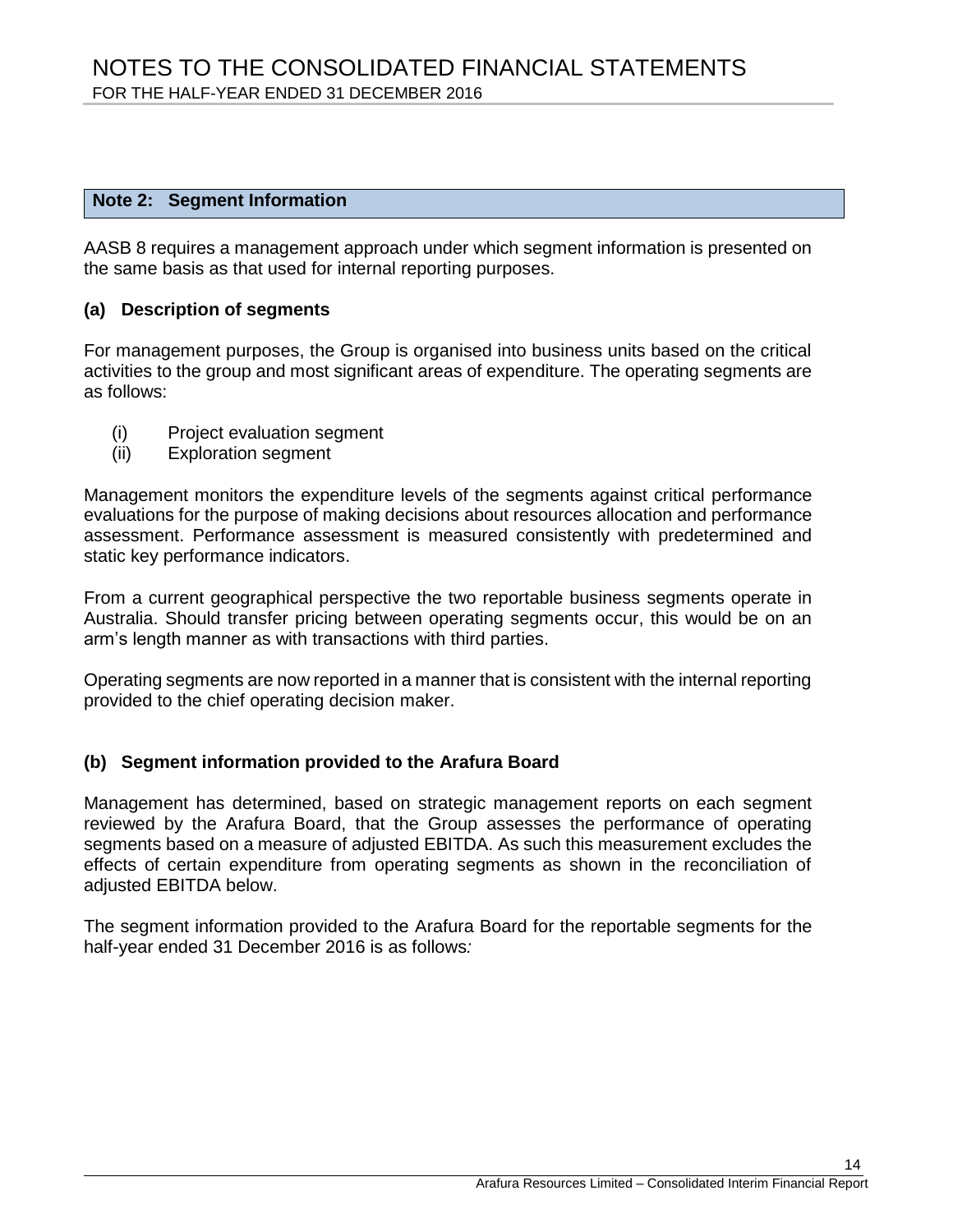# **Note 2: Segment Information - Continued**

|                                  | <b>Project evaluation</b><br>\$ | <b>Exploration</b> | <b>Unallocated</b> | <b>Total</b><br>\$ |
|----------------------------------|---------------------------------|--------------------|--------------------|--------------------|
| Six Months to 31 Dec 2016        |                                 |                    |                    |                    |
| Segment revenue                  |                                 |                    | 847,253            | 847,253            |
| Segment expenditure              | (356, 711)                      | (195, 658)         | (2,211,463)        | (2,763,832)        |
|                                  | (356, 711)                      | (195, 658)         | (1,364,210)        | (1,916,579)        |
| <b>Adjusted EBITDA</b>           |                                 |                    | (1, 364, 210)      | (1, 364, 210)      |
| Capitalised expenditure          | (356, 711)                      | (195, 658)         |                    | (552, 369)         |
|                                  | (356, 711)                      | (195, 658)         | (1,364,210)        | (1,916,579)        |
| Six Months to 31 Dec 2015        |                                 |                    |                    |                    |
| Segment revenue                  |                                 |                    | 950,727            | 950,727            |
| Segment expenditure              | (29, 335, 531)                  | (248, 291)         | (2,353,187)        | (31, 937, 009)     |
|                                  | (29, 335, 531)                  | (248, 291)         | (1,402,460)        | (30, 986, 282)     |
| <b>Adjusted EBITDA</b>           | (27, 713, 854)                  | (18, 125)          | (1,402,460)        | (29, 134, 439)     |
| Capitalised expenditure          | (1,621,677)                     | (230, 166)         |                    | (1,851,843)        |
|                                  | (29, 335, 531)                  | (248, 291)         | (1,402,460)        | (30, 986, 282)     |
| <b>Total segment assets</b>      |                                 |                    |                    |                    |
| 31-Dec-16                        | 74,406,463                      | 13,449,436         | 10,443,619         | 98,299,518         |
| 30-Jun-16                        | 74,054,655                      | 13,253,779         | 12,408,646         | 99,717,080         |
| <b>Total segment liabilities</b> |                                 |                    |                    |                    |
| 31-Dec-16                        | 359,364                         | 17,834             | 690,644            | 1,067,842          |
| 30-Jun-16                        | 325,830                         | 186,791            | 710,231            | 1,222,852          |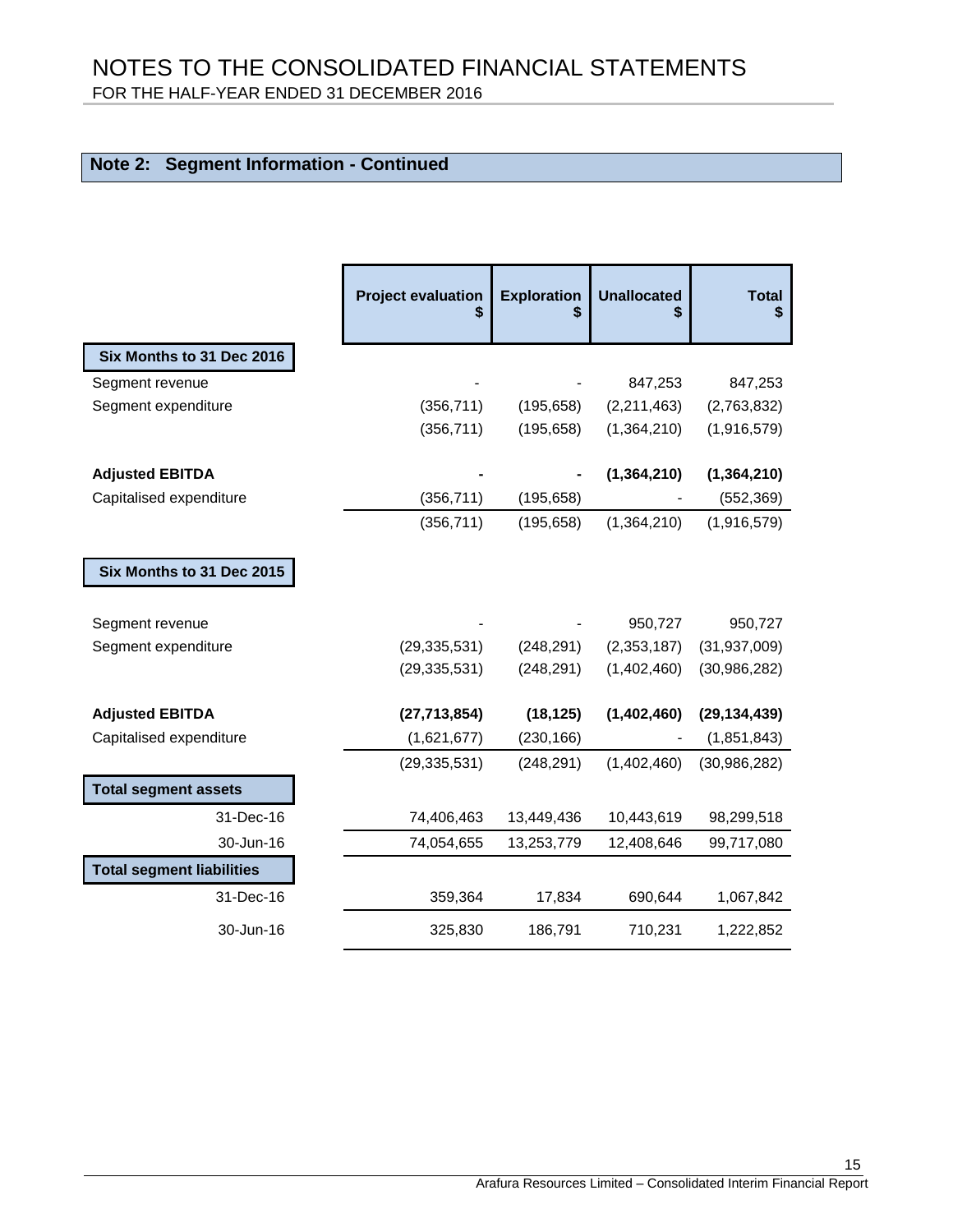# **Note 2: Segment Information - Continued**

|                                      | <b>Consolidated Entity Half Year</b> |                |  |
|--------------------------------------|--------------------------------------|----------------|--|
|                                      | 31-Dec-16<br>31-Dec-15               |                |  |
|                                      | \$                                   | \$             |  |
|                                      |                                      |                |  |
| <b>Adjusted EBITDA</b>               | (1,364,210)                          | (29, 134, 439) |  |
| Interest Received                    | 132,954                              | 186,858        |  |
| <b>Finance Costs</b>                 | (2,774)                              | (3, 410)       |  |
| Depreciation & amortisation          | (23, 982)                            | (28, 346)      |  |
| Impairment on assets                 | (4,905)                              |                |  |
| Share option expense                 | (11, 533)                            | (17, 233)      |  |
| Unrealised exchange rate (loss)/gain | 366                                  | 13,343         |  |
| Loss before income tax               | (1, 274, 084)                        | (28.983.227)   |  |

l.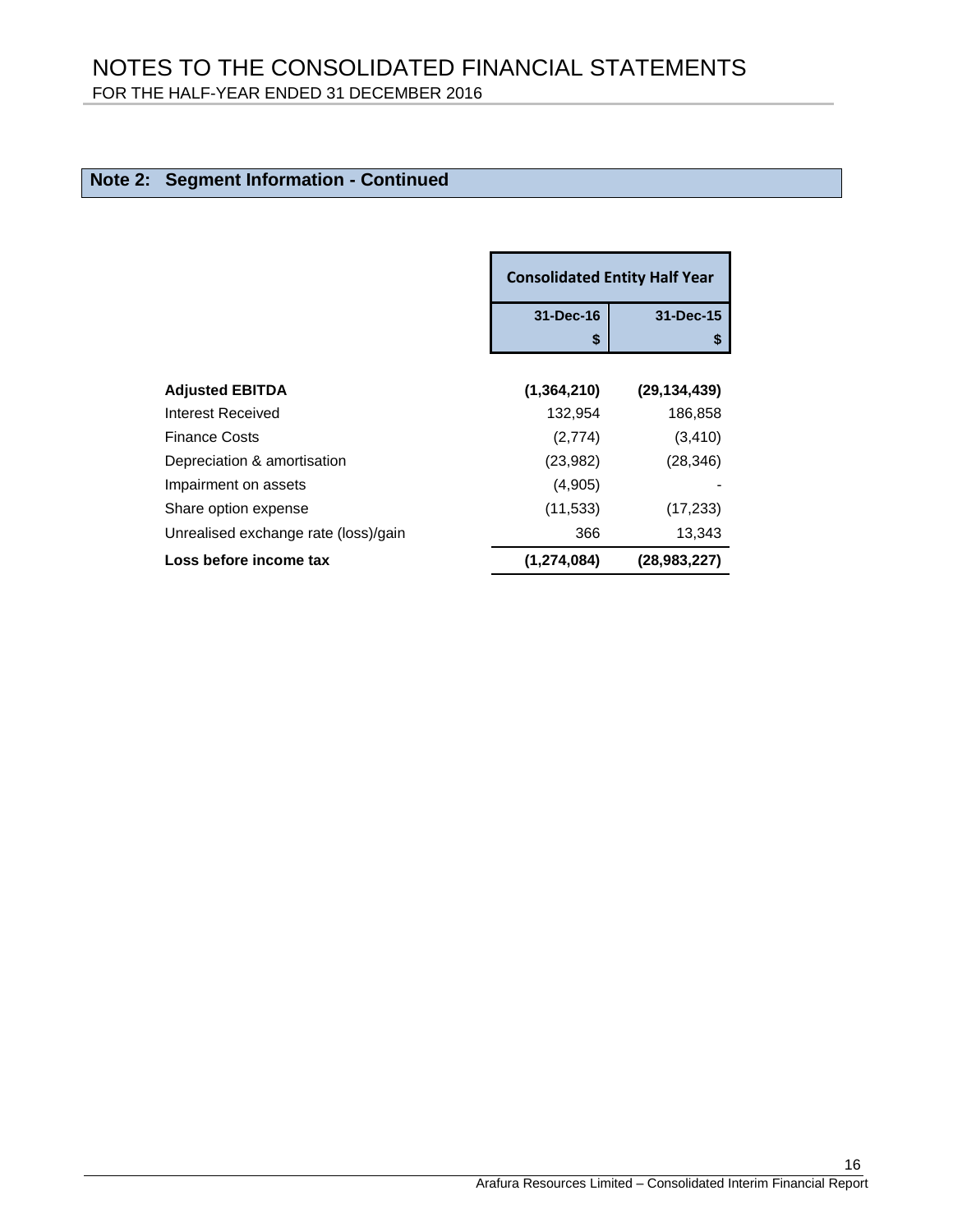# NOTES TO THE CONSOLIDATED FINANCIAL STATEMENTS FOR THE HALF-YEAR ENDED 31 DECEMBER 2016

# **Note 3: Revenue**

|                                                     | <b>Consolidated Entity Half Year</b> |           |  |
|-----------------------------------------------------|--------------------------------------|-----------|--|
|                                                     | 31-Dec-16                            | 31-Dec-15 |  |
|                                                     | \$                                   | S         |  |
| Revenue from continuing operations                  |                                      |           |  |
| Other revenue                                       |                                      |           |  |
| Interest received                                   | 132,954                              | 186,858   |  |
|                                                     | 132,954                              | 186,858   |  |
| <b>Other Income</b>                                 |                                      |           |  |
| Foreign exchange gain/(loss)                        | 366                                  | 13,343    |  |
| Non-capitalised portion of R&D Tax Incentive rebate | 847,253                              | 950,727   |  |
|                                                     | 847,619                              | 964,070   |  |
| <b>Total Revenue</b>                                | 980,573                              | 1,150,928 |  |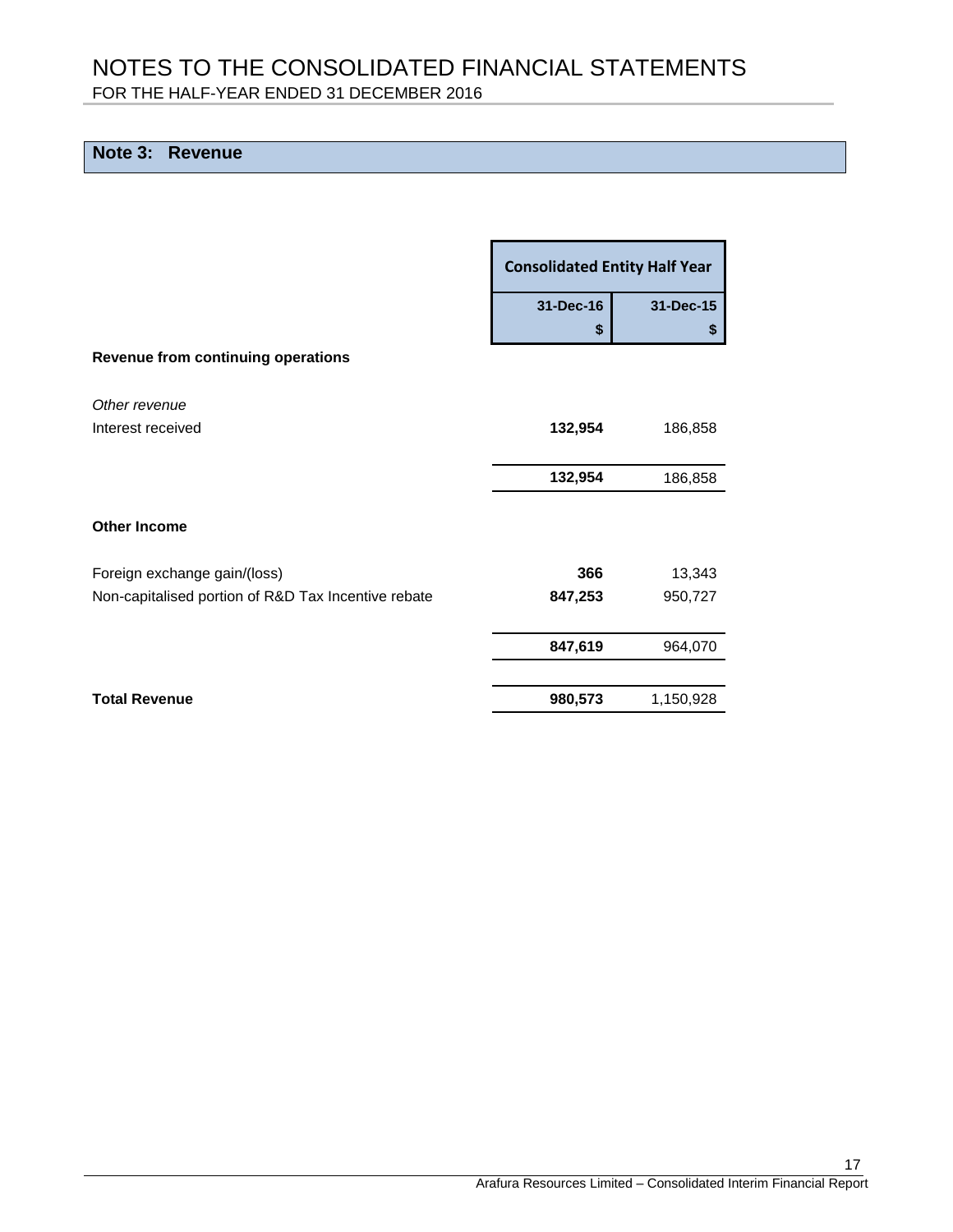# **Note 4: Expenses**

|                                        | <b>Consolidated Entity Half Year</b> |            |  |
|----------------------------------------|--------------------------------------|------------|--|
|                                        | 31-Dec-16                            | 31-Dec-15  |  |
|                                        | \$                                   | \$         |  |
|                                        |                                      |            |  |
| <b>Expenses</b><br>(a)                 |                                      |            |  |
| <b>Depreciation</b>                    |                                      |            |  |
| Depreciation - plant & equipment       | 15,508                               | 19,872     |  |
| Depreciation - leasehold improvements  | 8,474                                | 8,474      |  |
| Total depreciation                     | 23,982                               | 28,346     |  |
| <b>Finance costs</b>                   |                                      |            |  |
| Interest expense                       | 2,774                                | 3,410      |  |
| <b>Total finance costs</b>             | 2,774                                | 3,410      |  |
| <b>Other expenses</b>                  |                                      |            |  |
| Accounting and other professional fees | 73,065                               | 59,407     |  |
| Audit fees                             | 23,056                               | 30,334     |  |
| <b>Consultants fees</b>                | 239,052                              | 188,151    |  |
| Employee benefits expense              | 1,132,668                            | 1,379,187  |  |
| Insurance                              | 39,502                               | 38,318     |  |
| Legal fees                             | 120,825                              | 79,706     |  |
| Share-based employee benefits          | 11,533                               | 17,233     |  |
| Share registry and stock listing fees  | 47,695                               | 42,240     |  |
| Other expenses                         | 535,600                              | 535,844    |  |
| Total other expenses                   | 2,222,996                            | 2,370,420  |  |
| <b>Impairment of assets</b>            |                                      |            |  |
| Capitalised exploration expenditure    | 4,905                                | 18,125     |  |
| Capitalised evaluation expenditure     |                                      | 27,713,854 |  |
| Total impairment of assets             | 4,905                                | 27,731,979 |  |
|                                        |                                      |            |  |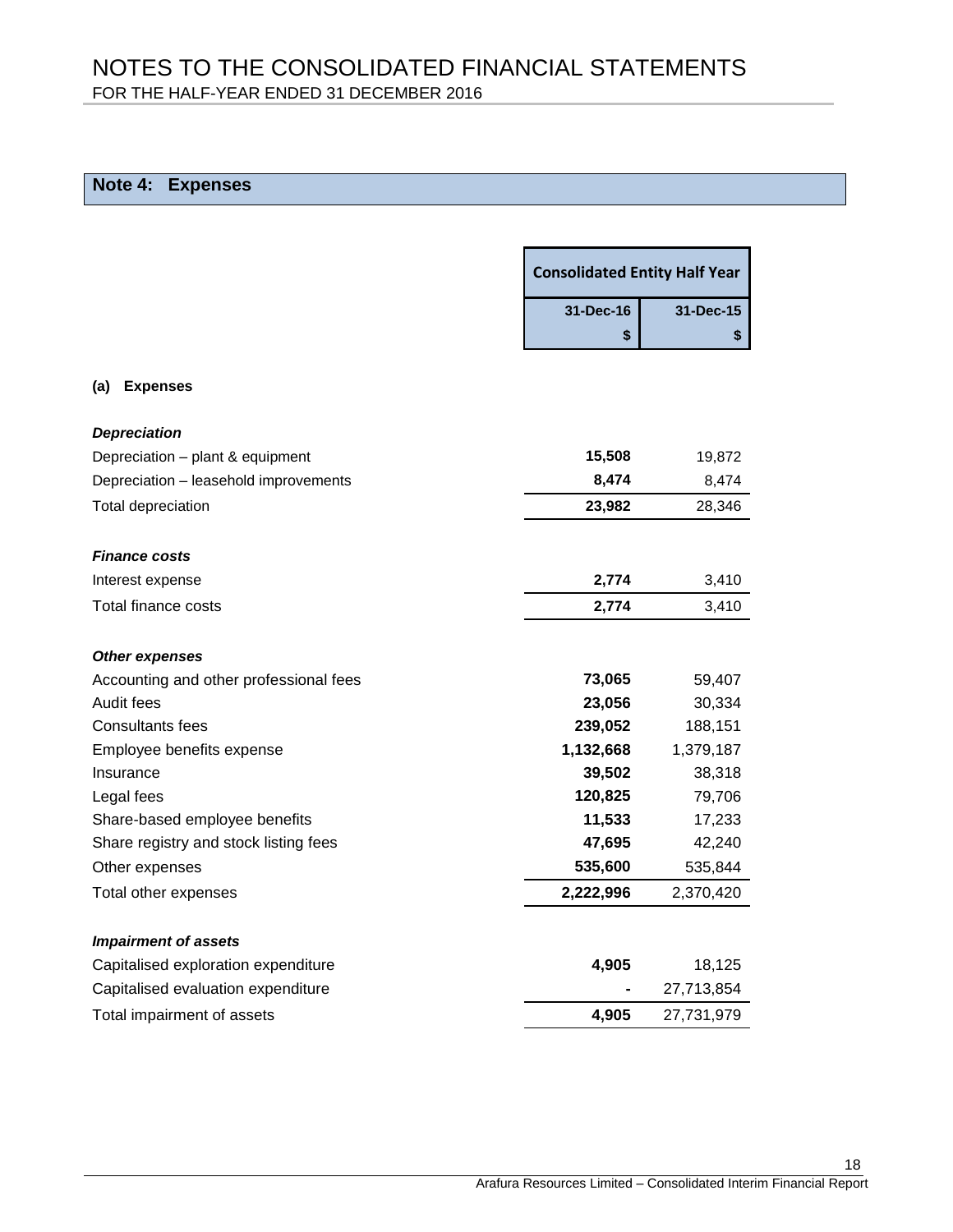#### **Note 5: Deferred Exploration and Evaluation Expenditure**

| <b>Consolidated Entity Half Year</b> |           |  |  |
|--------------------------------------|-----------|--|--|
| 31-Dec-16                            | 30-Jun-16 |  |  |
| ¢                                    |           |  |  |

#### **Exploration, evaluation and development costs carried forward**

| Balance at beginning of period                                          | 87,308,434 | 114,923,897    |
|-------------------------------------------------------------------------|------------|----------------|
| Capitalised exploration expenditure                                     | 195,658    | 553,094        |
| Capitalised evaluation expenditure (a)                                  | 1,262,471  | 3,368,644      |
| Carrying value of disposed Mt Porter and Frances Creek tenements        | ٠          | (781, 679)     |
| Impairment of exploration expenditure                                   | (4,905)    | (513, 266)     |
| Impairment evaluation expenditure                                       | ۰          | (27, 726, 264) |
| R&D Tax Incentive rebate receipted against capitalised evaluation costs | (905, 760) | (2,515,992)    |
| Balance at end of period                                                | 87,855,898 | 87,308,434     |

(a) Capitalised evaluation expenditure is expenditure on the Nolans Project feasibility works and environment impact assessment to evaluate, formulate and demonstrate the technical feasibility and commercial viability in developing a Rare Earths processing plant to process and treat the ore to be mined from the Nolans Project.

The exploration and evaluation costs in relation to each area of interest are carried forward as an asset where the Group:

- Has rights to tenure of the area of interest; and
- The exploration and evaluation expenditures are expected to be recouped through successful development and exploitation of the area of interest or; alternatively by its sale; or
- Exploration and evaluation activities in the area of interest have not at the end of the reporting period reached a stage which permits a reasonable assessment of the existence or otherwise of economically recoverable reserves, and active and significant operations in, or in relation to, the area of interest are continuing.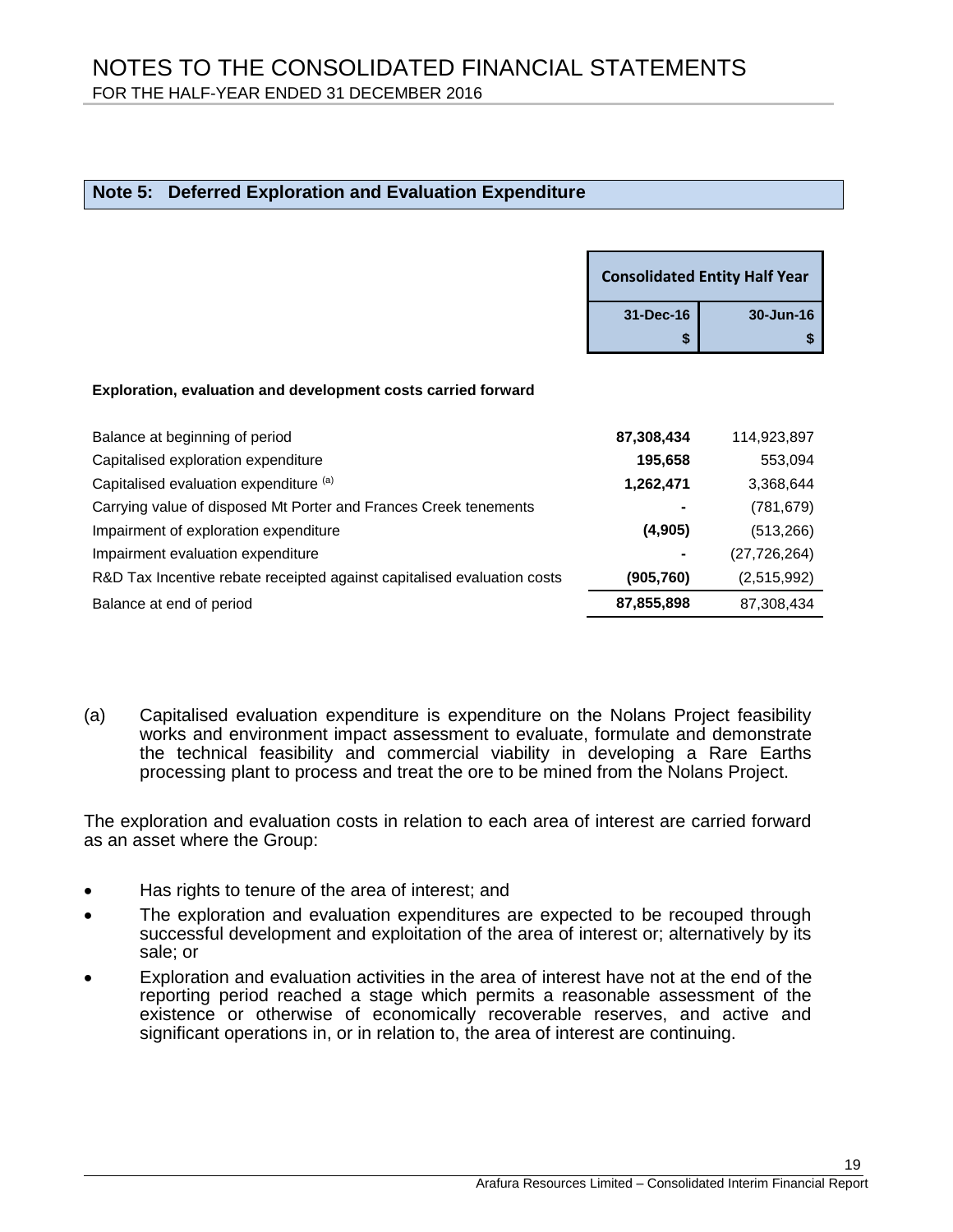# **Note 6: Current and Non-Current Liabilities - Provisions**

|                                       | <b>Consolidated Entity Half Year</b> |           |
|---------------------------------------|--------------------------------------|-----------|
|                                       | 31-Dec-16                            | 30-Jun-16 |
|                                       | \$                                   |           |
|                                       |                                      |           |
| Current                               |                                      |           |
| Provision for annual leave            | 227,788                              | 202,187   |
| Provision for lease incentive         |                                      | 76,041    |
| Provision for restoration expenditure |                                      | 182,450   |
|                                       | 227,788                              | 460,678   |
| Non-current                           |                                      |           |
| Provision for long service leave      | 302,708                              | 276,127   |
|                                       | 302,708                              | 276,127   |

#### **Note 7: Dividends**

There were no dividends provided for or paid during the half-year.

#### **Note 8: Related Party Transactions**

There were no related party transactions during the half-year other than payments to key management personnel which were in line with 30 June 2016.

# **Note 9: Commitments**

There have been no significant changes in commitments and contingencies since the release of the 30 June 2016 Financial Statements.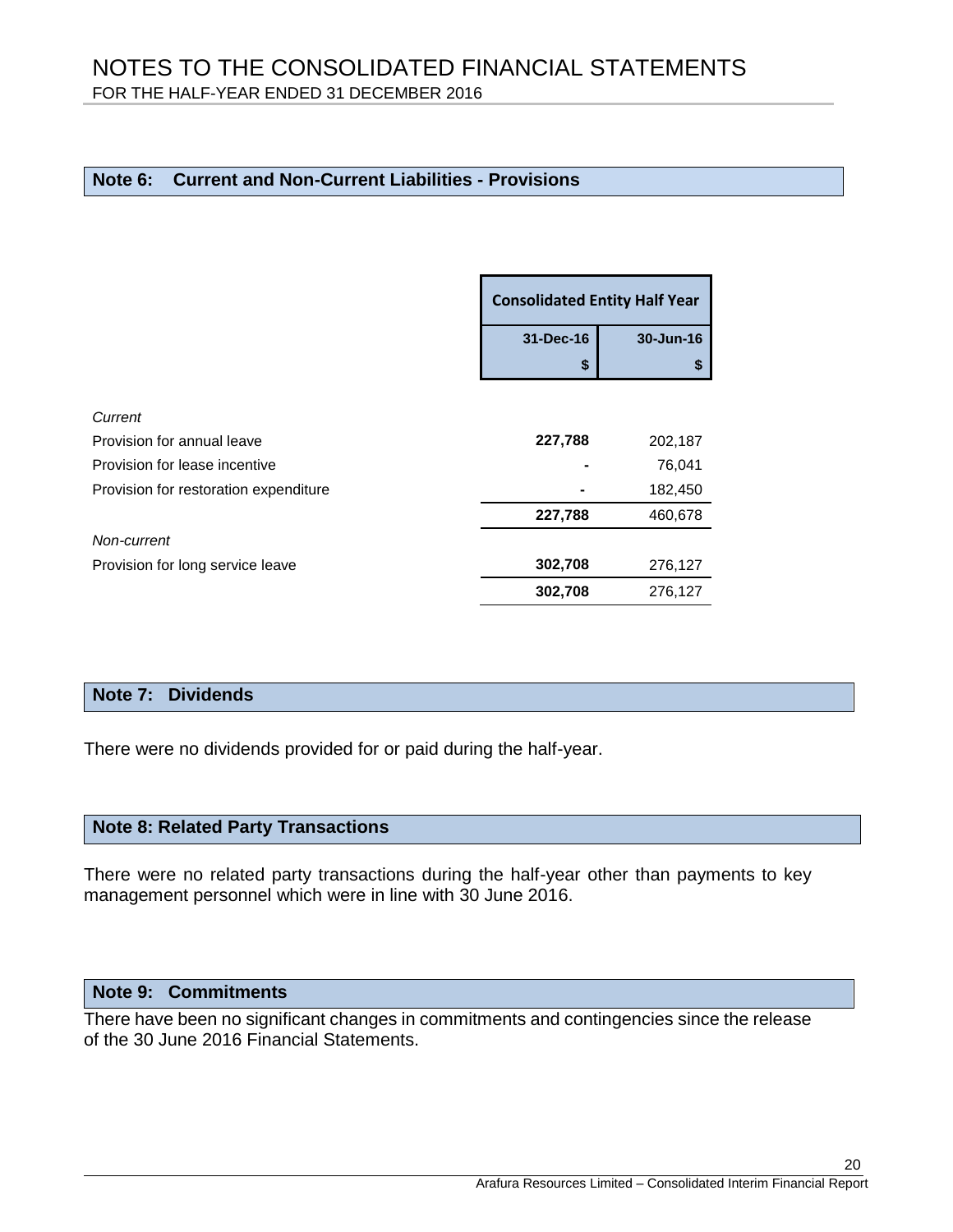#### **Note 10: Events occurring after the Reporting Date**

On the 20<sup>th</sup> of February 2017, the Company announced it had received \$3.6m in commitments from sophisticated and institutional investors from international and domestic markets such as North America and Hong Kong. A Share Purchase Plan has also been offered to existing shareholders (refer to ARU announcement on 27/02/17) with the aim to raise up to \$2.5m in additional funds that will allow Arafura to advance its piloting programs that when complete will lead to detailed definition engineering, being the final engineering stage before a commercialisation decision can be made.

There have been no other subsequent matters after the reporting date.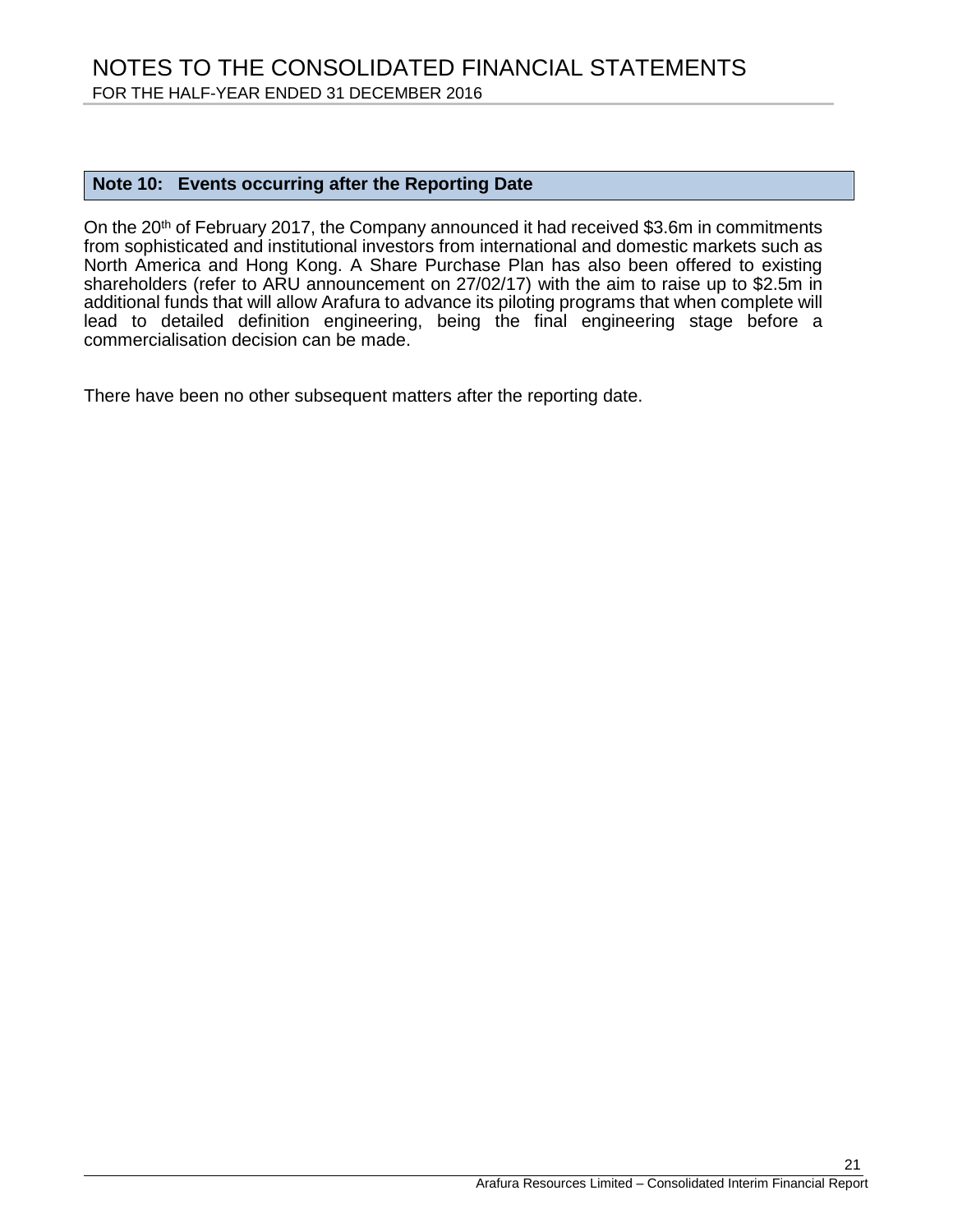In the Directors' opinion:

- (a) the financial statements and notes set out on pages 9 to 21 are in accordance with the *Corporations Act 2001*; and
	- (I) complying with Accounting Standard AASB 134 *Interim Financial Reporting* and the *Corporations Regulations 2001* and other mandatory professional reporting requirements; and
	- (ii) give a true and fair view of the consolidated entity's financial position as at 31 December 2016 and of its performance for the half-year ended on that date.
- (b) there are reasonable grounds to believe that the company will be able to pay its debts as and when they become due and payable.

This declaration is made in accordance with a resolution of the Board of Directors and is signed for and on behalf of the directors by:

Pocky -.

**Gavin Lockyer** CEO & Managing Director

Perth 15 March 2017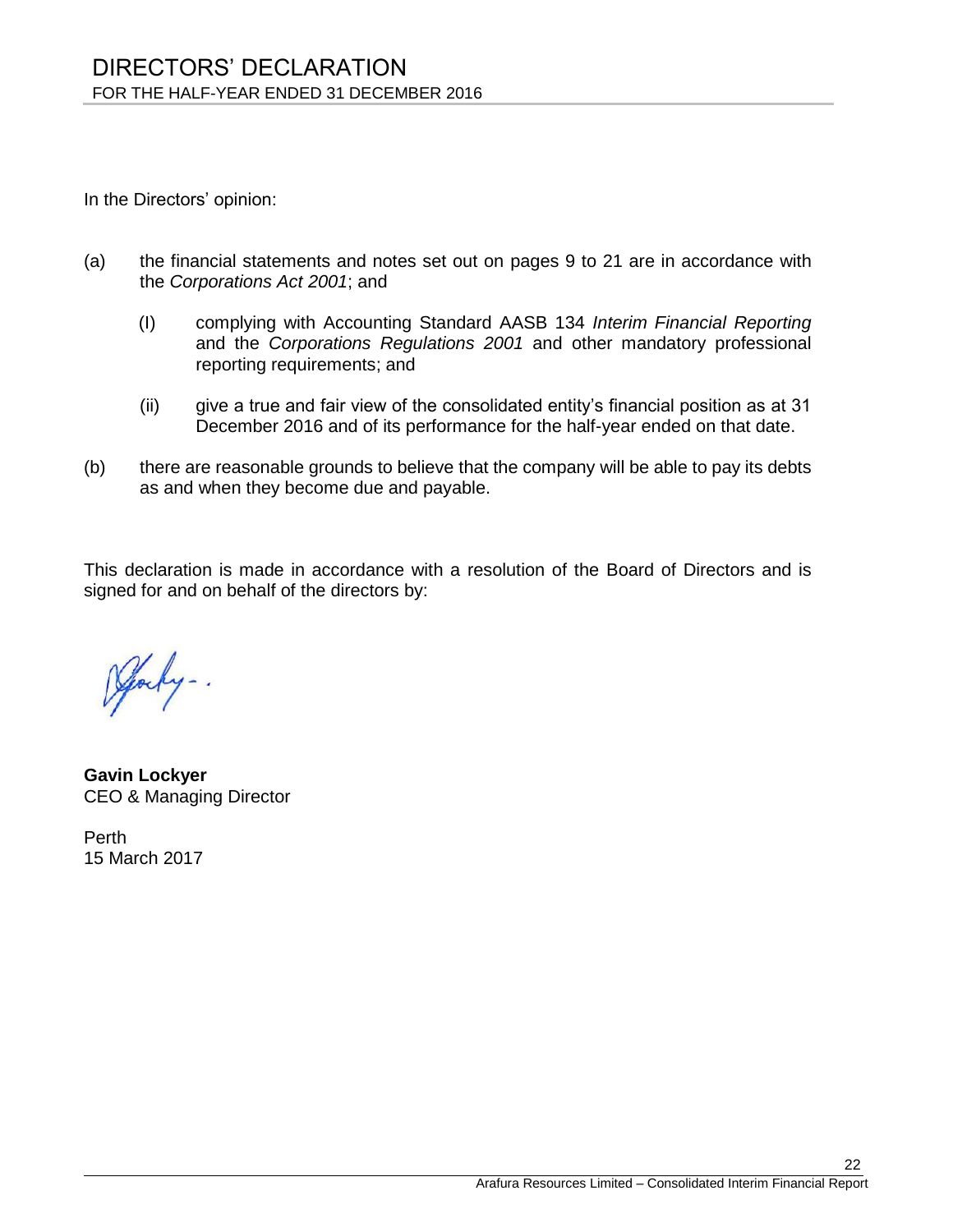

Tel: +8 6382 4600 Fax: +8 6382 4601 **[www.bdo.com.au](http://www.bdo.com.au/)** 38 Station Street Subiaco, WA 6008 PO Box 700 West Perth WA 6872 Australia

#### **INDEPENDENT AUDITOR'S REVIEW REPORT**

To the members of Arafura Resources Limited

#### **Report on the Half-Year Financial Report**

We have reviewed the accompanying half-year financial report of Arafura Resources Limited, which comprises the consolidated statement of financial position as at 31 December 2016, the consolidated statement of profit or loss and other comprehensive income, the consolidated statement of changes in equity and the consolidated statement of cash flows for the half-year ended on that date, notes comprising a statement of accounting policies and other explanatory information, and the directors' declaration of the consolidated entity comprising the company and the entities it controlled at the half-year's end or from time to time during the half-year.

#### **Directors' Responsibility for the Half-Year Financial Report**

The directors of the company are responsible for the preparation of the half-year financial report that gives a true and fair view in accordance with Australian Accounting Standards and the *Corporations Act 2001* and for such internal control as the directors determine is necessary to enable the preparation of the half-year financial report that is free from material misstatement, whether due to fraud or error.

#### **Auditor's Responsibility**

Our responsibility is to express a conclusion on the half-year financial report based on our review. We conducted our review in accordance with Auditing Standard on Review Engagements ASRE 2410 *Review of a Financial Report Performed by the Independent Auditor of the Entity*, in order to state whether, on the basis of the procedures described, we have become aware of any matter that makes us believe that the half-year financial report is not in accordance with the *Corporations Act 2001* including: giving a true and fair view of the consolidated entity's financial position as at 31 December 2015 and its performance for the half-year ended on that date; and complying with Accounting Standard AASB 134 *Interim Financial Reporting* and the *Corporations Regulations 2001*. As the auditor of Arafura Resources Limited, ASRE 2410 requires that we comply with the ethical requirements relevant to the audit of the annual financial report.

A review of a half-year financial report consists of making enquiries, primarily of persons responsible for financial and accounting matters, and applying analytical and other review procedures. A review is substantially less in scope than an audit conducted in accordance with Australian Auditing Standards and consequently does not enable us to obtain assurance that we would become aware of all significant matters that might be identified in an audit. Accordingly, we do not express an audit opinion.

#### **Independence**

In conducting our review, we have complied with the independence requirements of the *Corporations Act 2001*. We confirm that the independence declaration required by the *Corporations Act 2001,* which has been given to the directors of Arafura Resources Limited, would be in the same terms if given to the directors as at the time of this auditor's review report.